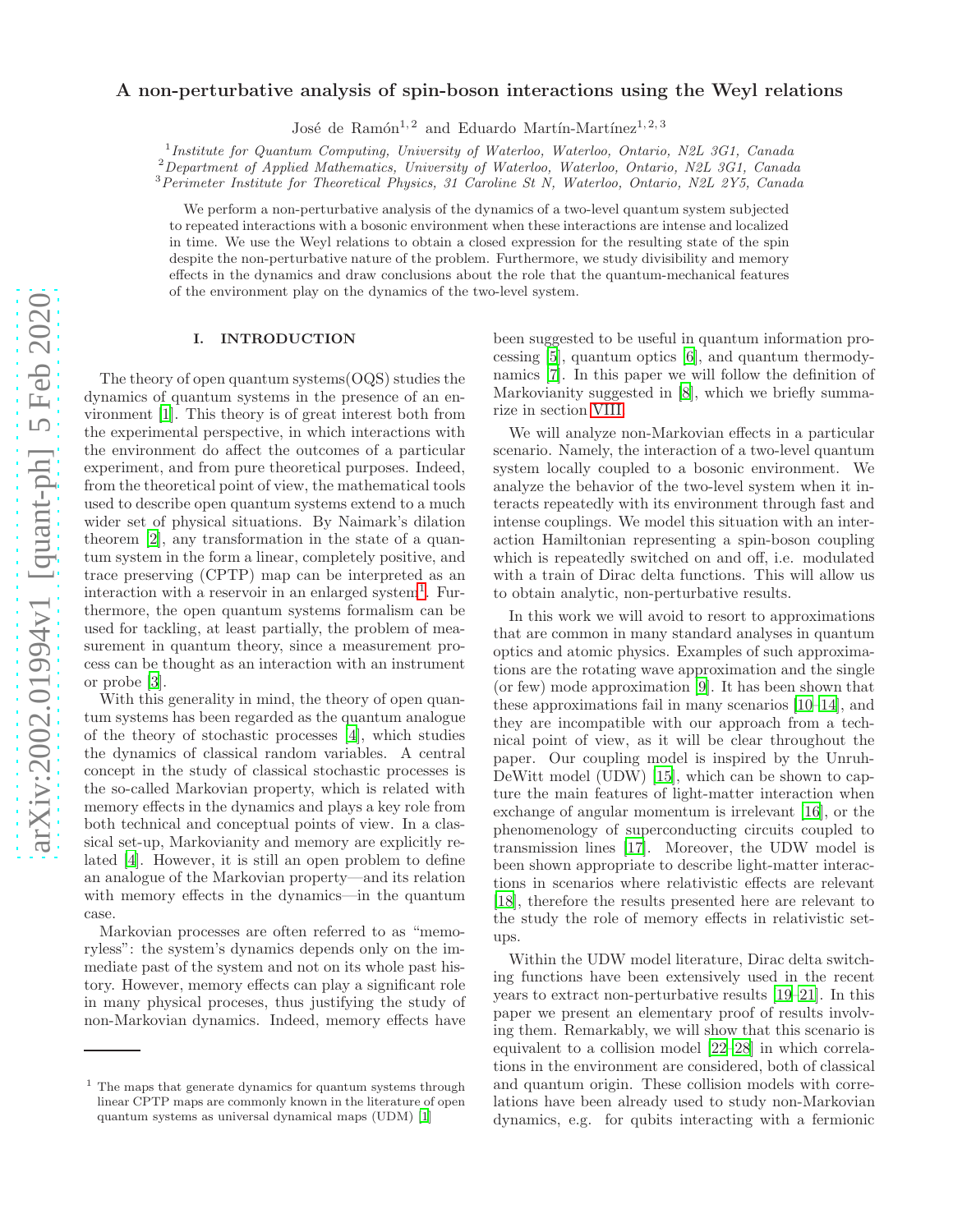environment, see [\[27\]](#page-18-19).

Collision models are usually intended to simulate continuum dynamics in some limit, for instance, when the number of collisions per unit of time is large. For most of this paper, however, we will consider insightful enough to focus in the case of two interactions. It has been argued [\[28\]](#page-18-18) that some of the main features of the dynamics can be captured in this way, and this perhaps oversimplified analysis will allow us to display our analytical results in full generality. We will further consider cases in which the interactions with the environment are synchronized with the internal dynamics of the two-level system, showing that these generate pure-dephasing dynamics [\[29\]](#page-18-20).

We present and motivate the physical system of interest in section [II,](#page-1-0) and derive the dynamics of the twolevel system induced by its interaction with the bosonic reservoir in the form of a CPTP map. In section [III](#page-2-0) we describe the bosonic environment together with its algebraic properties. More concretely, we introduce a central algebraic property of bosonic systems, the Weyl relations, and describe properties of the main class of bosonic states considered in the work, Gaussian states.

Section [IV](#page-4-0) is devoted to study the case of a single interaction, whose analysis and interpretation will be essential in the following sections. In section [V](#page-6-0) we derive the general form of the CPTP map with an arbitrary number of interactions, which we solve exactly in section [VI](#page-7-0) for the case of two interactions and in section [VII](#page-9-0) for an arbitrary number of synchronized interactions.

The main section of this paper is section [VIII,](#page-11-0) in which we study memory effects in the cases previously presented. We supplement this section with a short introduction to memory effects in quantum mechanics to contextualize our work and to assist the unfamiliar reader.

Finally, we conclude, summarize, and discuss future work in section [IX.](#page-14-0)

# <span id="page-1-0"></span>II. FROM SPIN-ENVIRONMENT INTERACTIONS TO COMPLETE POSITIVE MAPS

We consider a two-level quantum system subject to repeated interactions with an environment. Namely, the interaction of the system and the environment will be switched on and off for a finite number of times. Consider that the evolution of the system and the environment is described by the rather general Hamiltonian

$$
\hat{H} = \hat{H}_{\rm S} + \hat{H}_{\rm E} + \hat{H}_{\rm SE},\tag{1}
$$

where  $\hat{H}_{\rm E}$  denotes the free evolution of the environment, which we leave arbitrary.  $\hat{H}_{s} = \Omega \mathbf{h} \cdot \hat{\boldsymbol{\sigma}}$  is the free Hamiltonian of the two-level system. The spin-environment interaction Hamiltonian is given by

<span id="page-1-2"></span>
$$
\hat{H}_{\rm SE} = \chi(t)\boldsymbol{\alpha} \cdot \boldsymbol{\hat{\sigma}} \otimes \hat{O}.
$$
 (2)

Here  $\mathbf{h} \cdot \hat{\boldsymbol{\sigma}}$  and  $\boldsymbol{\alpha} \cdot \hat{\boldsymbol{\sigma}}$  are Pauli observables in the directions h and  $\alpha$  respectively. O is an observable of the environment, that is, a self-adjoint operator that also commutes with all observables of the spin.

Finally  $\chi(t)$  is a switching function that regulates the rate and intensity of the interactions between the twolevel system and the environment. Note that outside the support of  $\chi$  the two subsystems evolve independently.

If the system starts at  $t = 0$  in a state described by the density matrix  $\hat{\rho}^0$ , then the state of the system at a later time  $t$  is given by the unitary evolution

<span id="page-1-1"></span>
$$
\hat{\rho}(t) = \hat{U}(t)\hat{\rho}^{0}\hat{U}^{\dagger}(t),\tag{3}
$$

where the unitary operator  $\hat{U}$  is given by

$$
\hat{U}(t) = \mathcal{T} e^{-i \int_0^t dt \hat{H}(t)} \n= \sum_{n=0}^{\infty} \frac{(-i)^n}{n!} \int_0^t ... \int_0^{t_1} d^n t \hat{H}(t_n) ... \hat{H}(t_0).
$$
\n(4)

It is useful to define the evolution in the interaction picture:

$$
\hat{\rho}_I(t) = \hat{U}_I(t)\hat{\rho}^0 \hat{U}_I^{\dagger}(t), \tag{5}
$$

where this time the unitary evolution is given by

<span id="page-1-3"></span>
$$
\hat{U}_I(t) = \mathcal{T}e^{-i\int_0^t dt \chi(t)\hat{H}_I(t)},\tag{6}
$$

that is defined analogously to [\(4\)](#page-1-1), and where  $\hat{H}_I(t)$  is the interaction Hamiltonian in the interaction picture. For the Hamiltonian [\(2\)](#page-1-2), this acquires the form

$$
\hat{H}_I(t) = \hat{U}_{\text{free}}^{\dagger}(t)\hat{H}_{\text{SE}}(t)\hat{U}_{\text{free}}(t) = \boldsymbol{r}(t) \cdot \boldsymbol{\hat{\sigma}} \otimes \hat{O}(t) \tag{7}
$$

where

$$
\hat{O}(t) = \left(\mathcal{T}e^{-i\int_0^t dt \hat{H}_E(t)}\right)^{\dagger} \hat{O} \mathcal{T}e^{-i\int_0^t dt \hat{H}_E(t)} \tag{8}
$$

and

$$
\mathbf{r}(t) = (\mathbf{h} \cdot \boldsymbol{\alpha})\mathbf{h} + \cos(\Omega t) (\boldsymbol{\alpha} - (\mathbf{h} \cdot \boldsymbol{\alpha})\mathbf{h}) - \sin(\Omega t) (\mathbf{h} \times \boldsymbol{\alpha}). \tag{9}
$$

Finally, the Schrodinger picture is recovered by just applying the free evolution to the state in the interaction picture, that is

<span id="page-1-4"></span>
$$
\hat{\rho}(t) = \hat{U}_{\text{free}}(t)\hat{\rho}_I \hat{U}_{\text{free}}^{\dagger}(t). \tag{10}
$$

We recall that the duration and the intensity of the interaction are regulated by the "switching function"  $\chi(t)$ . We assume that the function has compact support and we also assume that the interaction starts at some time  $t \geq 0$ . In other words, we say that there exists a  $t_c$  such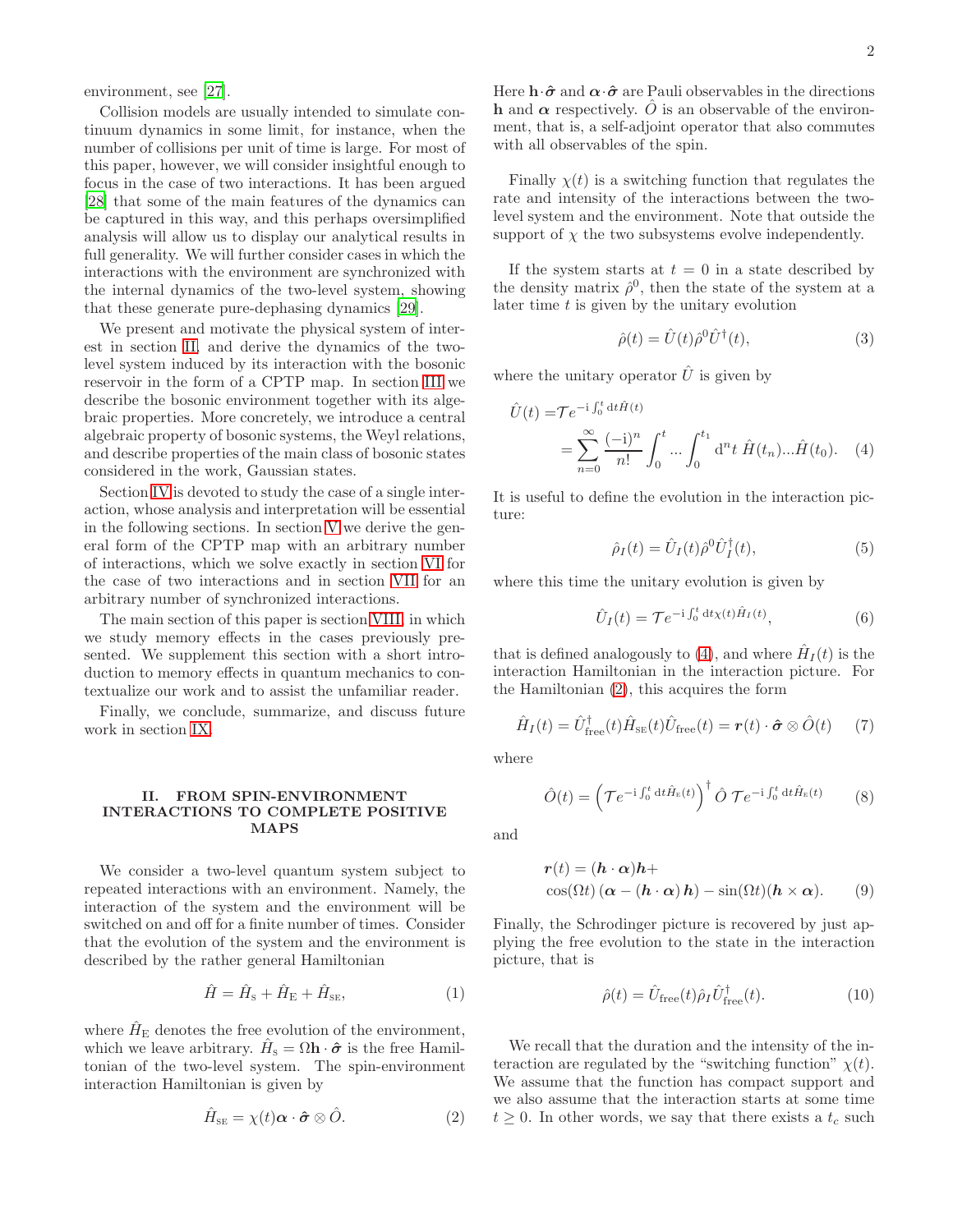that

$$
\operatorname{supp}\{\chi(t)\} \subset [0, t_c].\tag{11}
$$

Therefore, for all  $t > t_c$ , the integrals in [\(6\)](#page-1-3) can be extented from their domain to the whole real line without changing their value. Then it can be shown that the evolution in the interaction picture takes the form

$$
\hat{U}_I(t > t_c) = \mathcal{T} e^{-i \int dt \hat{H}_I(t)} \n= \sum_{n=0}^{\infty} \frac{(-i)^n}{n!} \int_{\mathbb{R}^n} d^n t \mathcal{T} \left[ \hat{H}_I(t_1) ... \hat{H}_I(t_n) \right],
$$
\n(12)

where  $\mathcal{T}[\cdot]$  denotes the time-ordered product [\[30](#page-18-21)] and  $d^n t = dt_1 \dots dt_n$ . Henceforth, we will always assume that the time  $t$  at which we evaluate the state is larger than the time the interaction ends:  $t > t_c$ .

Now we assume that we only have access to information from the two-level system. To compute the partial state,  $\hat{\rho}_0(t)$ , we trace over the environment degrees of freedom:

$$
\hat{\rho}_{Q}(t) = \text{tr}_{E} [\hat{\rho}(t)] = e^{-i\Omega \mathbf{h} \cdot \hat{\boldsymbol{\sigma}}t} \text{tr}_{E} [\hat{\rho}_{I}(t)] e^{i\Omega \mathbf{h} \cdot \hat{\boldsymbol{\sigma}}t} \n= e^{-i\Omega \mathbf{h} \cdot \hat{\boldsymbol{\sigma}}t} \text{tr}_{E} [\hat{U}_{I} \hat{\rho}^{0} \hat{U}_{I}^{\dagger}] e^{i\Omega \mathbf{h} \cdot \hat{\boldsymbol{\sigma}}t}.
$$
\n(13)

Finally, we assume that at  $t = 0$  the spin and the environment are completely uncorrelated, i.e., the initial state has the form of the tensor product

$$
\hat{\rho}^0 = \hat{\rho}_{\mathbf{Q}}^0 \otimes \hat{\rho}_{\mathbf{E}}.\tag{14}
$$

This last assumption allows one to write the evolution in the interaction picture in terms of a completely positive trace-preserving (CPTP) map, given by the quantum channel

$$
\hat{\rho}_{Q}(t) = e^{-i\Omega \mathbf{h} \cdot \hat{\boldsymbol{\sigma}}t} \mathcal{E}[\hat{\rho}_{Q}^{0}] e^{i\Omega \mathbf{h} \cdot \hat{\boldsymbol{\sigma}}t}.
$$
\n(15)

where

<span id="page-2-3"></span>
$$
\mathcal{E}[\hat{\rho}_{\mathcal{Q}}^0] = \text{tr}_E\left[\hat{U}_I \hat{\rho}_{\mathcal{Q}}^0 \otimes \hat{\rho}_{\mathcal{E}} \hat{U}_I^{\dagger}\right]. \tag{16}
$$

Note that, since we are considering times after the interaction is finished  $t > t_c$ , the channel  $\mathcal E$  does not explicitly depend on t.

In the following we will consider a special case of switching function  $\chi(t)$  describing successions of very fast interactions of short duration being repeatedly switched on and off throughout the interval  $[0, t_c]$ . Concretely, we focus on the limit when the interaction times of each instance of switching is much shorter than any other timescale in the system. Namely, we consider a scenario in which the interaction is different from zero only in a discrete set of points  $t_1...t_n$ . In order to describe this situation the switching function has to be different from zero only in this discrete set of points. In addition, its value at these points has to be defined carefully in order

to generate evolution. As the duration of the interaction is taken to zero, the strength of the interaction increases. In other words, we consider the switching function to come from a limit of nascent deltas. Therefore, it seems sensible to consider a switching function of the form

$$
\chi(t) = \sum_{k=0}^{N} \delta(t - t_k) \qquad t_N > ... > t_0.
$$
 (17)

As shown in appendix [B,](#page-16-0) for such a switching function, the unitary evolution of the joint system factorizes, i.e., it can be written as the time-ordered product

<span id="page-2-4"></span><span id="page-2-2"></span>
$$
\hat{U}_I = e^{-i\hat{H}_I(t_N)}...e^{-i\hat{H}_I(t_0)}.
$$
\n(18)

where  $t_N > ... > t_0$ .

Although this assumption of delta-coupling interactions could seem at first perhaps naive, we will show in the section [V](#page-6-0) that it actually accounts for a number of widely accepted models in open quantum systems, commonly know as collision models [\[22](#page-18-17)[–27,](#page-18-19) [31](#page-18-22)[–33\]](#page-18-23).

# <span id="page-2-0"></span>III. ANALYSIS OF THE ENVIRONMENT: WEYL RELATIONS

For this paper, we consider that the operator  $\hat{O}$  is a fundamental observable of a representation of the canonical commutation relations (CCR) [\[34\]](#page-18-24). For example, the Hamiltonian [\(2\)](#page-1-2) could correspond to a linear coupling of a spin to a quadrature of the oscillator (e.g.,  $\hat{O} = \hat{X}$ ,  $\hat{X}$ being the position operator of a harmonic oscillator), it could represent a linear coupling in the context of general spin-boson models, for example between a two level system and a set of modes of an optical field, as in the exact Rabi or Glauber models in quantum optics (without rotating wave approximation [\[9](#page-18-8)]), or it could represent the common models of coupling particle detectors to quantum fields in the context of QFT in curved spacetimes, where then  $O$  can be either the field amplitude or its canonical conjugate momentum (or any combination of the two) [\[18\]](#page-18-14).

For CCR representations we can build a Hilbert space  $\mathcal{H}_1$ , commonly known as the "one particle" Hilbert space. This Hilbert space can be understood as the space of classical solutions of some linear differential equations, and the fundamental observables  $\{\hat{O}_i\}$  are then operators that generate the one-particle Hilbert space by acting over a cyclic vector usually called vacuum state [\[35](#page-18-25)].

The full Hilbert space is then constructed by linear combinations of symmetrized tensor products of the oneparticle Hilbert space, thereby building a so-called Fock representations of the CCR. It can be shown that for these fundamental observables it holds that

<span id="page-2-1"></span>
$$
[\hat{O}_i, \hat{O}_j] = \mathcal{C}_{ij} \mathbb{1}_{\mathcal{H}_{E}},\tag{19}
$$

where  $\mathcal{H}_{E}$  is given in this case by the Fock space, and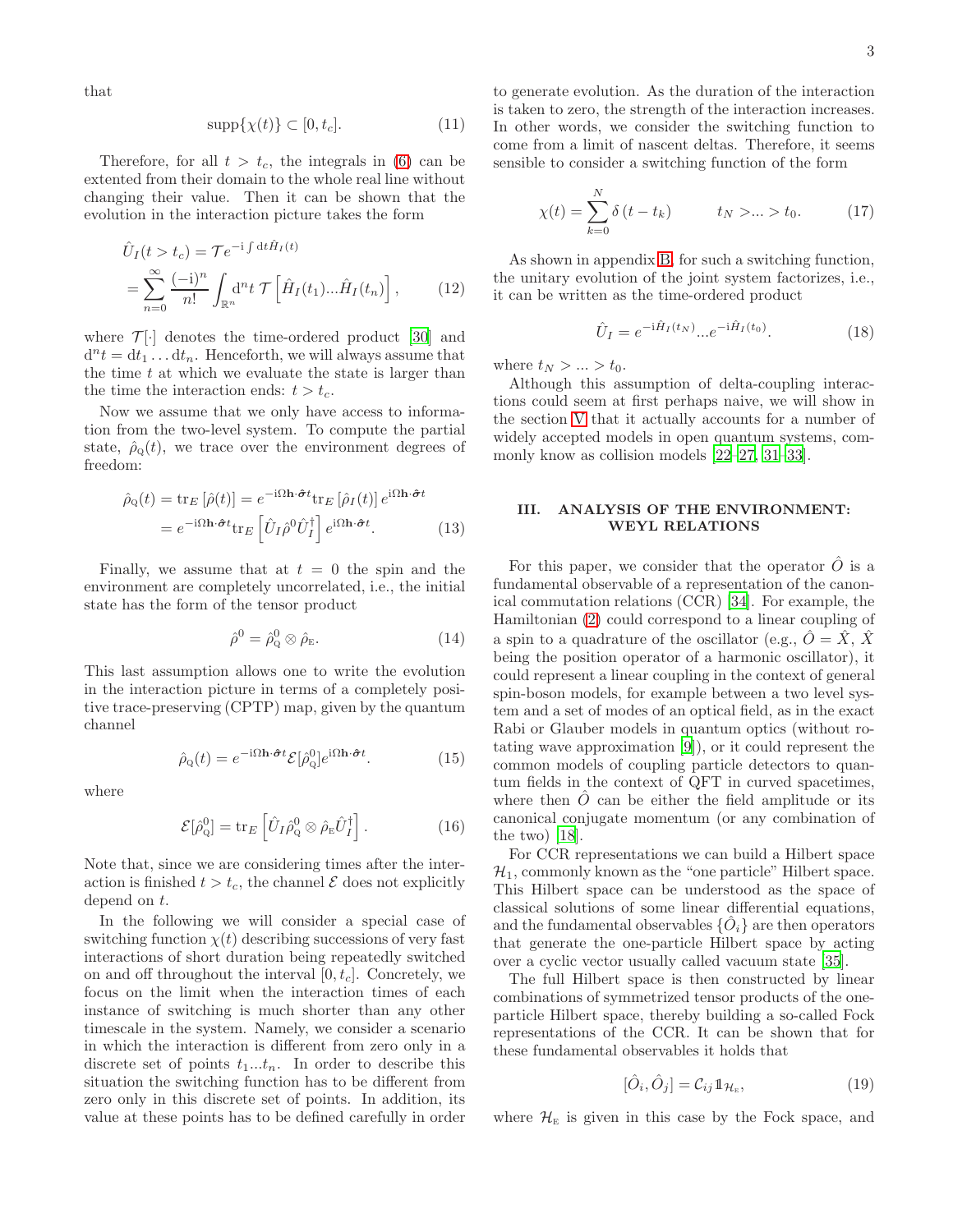$\mathcal{C}_{ij}$  is a constant. If the Hamiltonian is quadratic, then it implements a canonical transformation, i.e., evolution takes fundamental observables into fundamental observables. Then, given a fundamental observable  $\hat{O}$ , its unitary evolution defines a one-parameter family, of fundamental observables  $\ddot{O}$  that fulfills

$$
[\hat{O}(t), \hat{O}(t')] \propto \mathcal{C}(t, t') \mathbb{1}_{\mathcal{H}_{E}},
$$
\n(20)

where  $C$  is a scalar, antisymmetric function of  $t, t'$ .

This means that the expectation value of [\(19\)](#page-2-1) is henceforth state independent. Also, note that since  $\hat{O}(t)$  is a self-adjoint operator then  $\mathcal{C}(t,t')$  is pure imaginary. Indeed,

$$
\mathcal{C}(t, t')^* \mathbb{1}_{\mathcal{H}_{E}} = [\hat{O}(t), \hat{O}(t')]^{\dagger} = [\hat{O}^{\dagger}(t'), \hat{O}^{\dagger}(t)] \n= [\hat{O}(t'), \hat{O}(t)] = -[\hat{O}(t), \hat{O}(t')] = -\mathcal{C}(t, t') \mathbb{1}_{\mathcal{H}_{E}}.
$$
\n(21)

The commutation relations [\(19\)](#page-2-1) can be represented in terms of the exponentials of the fundamental observables, that is

$$
e^{-i\hat{O}_i}e^{-i\hat{O}_j} = e^{-\mathcal{C}_{ij}}e^{-i\hat{O}_j}e^{-i\hat{O}_i}, \tag{22}
$$

that has as a consequence

$$
e^{-i\hat{O}_i}e^{-i\hat{O}_j} = e^{-\frac{1}{2}\mathcal{C}_{ij}}e^{-i\hat{O}_i - i\hat{O}_j}.
$$
 (23)

This exponential version of the commutation relations is also known as Weyl relations [\[34,](#page-18-24) [35\]](#page-18-25). Technically, both representations are not equivalent in general. The Weyl relations [\(23\)](#page-3-0) always imply commutation relations of the form [\(19\)](#page-2-1) as a consequence of Stone's theorem [\[36\]](#page-18-26). The converse, however, is not true. This has to do with the unbounded character of any algebra of operators satisfying the relations [\(19\)](#page-2-1), and the domain in which these relations hold.

Handling commutation relations of unbounded operators is mathematically subtle [\[34\]](#page-18-24). There are well-known examples where the exponentials of two self-adjoint operators do not commute even when the operators that generate them do in their common domain. This is illustrated by e.g., Nelson's example [\[34\]](#page-18-24). For this reason, from a fundamental level, it makes more sense to define the operators in a CCR through the exponential version of the commutation relationships [\(23\)](#page-3-0) rather than [\(19\)](#page-2-1). The imaginary exponential of unbounded self-adjoint operators become unitary, hence bounded operators, removing the subtleties we mentioned above. For this work we will take equation [\(23\)](#page-3-0) as fundamental. This is the approach taken, for example, in some formulations of algebraic quantum field theory and other areas of mathematical physics [\[37\]](#page-18-27).

In addition, in this work we will eventually consider that the environment's state  $\hat{\rho}_E$  is quasi-free, also known as Gaussian state [\[35,](#page-18-25) [37,](#page-18-27) [38\]](#page-18-28). A Gaussian state is defined for CCR representations in such a way that, for any  $O$  belonging to the CCR representation, we have

$$
\langle e^{-i\hat{O}} \rangle = e^{-i\langle \hat{O} \rangle - \frac{1}{2} \left( \langle \hat{O}^2 \rangle - \langle \hat{O} \rangle^2 \right)} = e^{-i\langle \hat{O} \rangle} e^{-\frac{1}{2} \left( \langle \hat{O} - \langle \hat{O} \rangle \right)^2 \rangle}, \tag{24}
$$

where  $\langle \hat{O} \rangle_{\hat{\rho}} = \text{tr}[\hat{O}\hat{\rho}]$ . A particularly simple kind of Gaussian states are those  $\langle \hat{O} \rangle = 0$ , called even Gaussian states, for which

$$
\langle e^{-i\hat{O}} \rangle = e^{-\frac{1}{2}\langle \hat{O}^2 \rangle}.
$$
 (25)

Not-even Gaussian states describe the so-called coherent states of the theory. Notice, however, that in quantum optics the term coherent is reserved for pure non-even Gaussian states.

Thermal states of the environment are always even Gaussian states [\[35,](#page-18-25) [37](#page-18-27)]. For this reason, in this work we will mainly focus on even Gaussian states. Notice in any case that given a state of the environment  $\hat{\rho}_E$  we can always define a translated operator  $\hat{O}'_i = \hat{O}_i - \langle \hat{O}_i \rangle$  1 for which the Gaussian state is even. The result of this shift of the operator  $\ddot{O}$  in the spin-boson interaction discussed previously can be seen, roughly speaking, as a decoupling of the interaction of the spin with the mean value of  $\ddot{O}$ (the observable in the environment), but is still coupled to its fluctuations.

<span id="page-3-0"></span>For the rest of this article it will be useful to consider the following results. First, is is easy to check that given the product of a sequence of  $N$  elements of the exponential algebra, it fulfills

$$
e^{-i\hat{O}_N} \dots e^{-i\hat{O}_1} = e^{-i\sum_{i=1}^N \hat{O}_i} e^{-\frac{1}{2}\sum_{i=1}^N \sum_{j=1}^{i-1} C_{ij}}, \qquad (26)
$$

which comes from applying [\(23\)](#page-3-0) recursively from left to right. Further, its expectation value in a general Gaussian state  $\hat{\rho}_{\rm E}$  is

$$
\langle e^{-i\hat{O}_{N}}...e^{-i\hat{O}_{0}}\rangle_{\hat{\rho}_{E}}
$$
\n
$$
= \langle e^{-i\sum_{i=1}^{N}\hat{O}_{i}}\rangle_{\hat{\rho}_{E}} e^{-\frac{1}{2}\sum_{i=0}^{N}\sum_{j=1}^{i-1}C_{ij}}
$$
\n
$$
= e^{-i\sum_{i=1}^{N}\langle\hat{O}_{i}\rangle_{\hat{\rho}_{E}}} e^{-\frac{1}{2}\sum_{i=1}^{N}\langle(\hat{O}_{i} - \langle\hat{O}_{i}\rangle_{\hat{\rho}_{E}}\mathbb{1})^{2}\rangle_{\hat{\rho}_{E}}}
$$
\n
$$
\times e^{-\frac{1}{2}\sum_{i=1}^{N}\sum_{j=1}^{i-1}\langle\{\hat{O}_{i} - \langle\hat{O}_{i}\rangle_{\hat{\rho}_{E}}\mathbb{1},\hat{O}_{j} - \langle\hat{O}_{i}\rangle_{\hat{\rho}_{E}}\mathbb{1}\}\rangle_{\hat{\rho}_{E}}}
$$
\n
$$
\times e^{-\frac{1}{2}\sum_{i=1}^{N}\sum_{j=1}^{i-1}C_{ij}}
$$
\n
$$
= e^{-i\sum_{i=1}^{N}\langle\hat{O}_{i}\rangle_{\hat{\rho}_{E}}} e^{-\frac{1}{2}\sum_{i=1}^{N}\langle(\hat{O}_{i} - \langle\hat{O}_{i}\rangle_{\hat{\rho}_{E}}\mathbb{1})^{2}\rangle_{\hat{\rho}_{E}}}
$$
\n
$$
\times e^{-\sum_{i=1}^{N}\sum_{j=1}^{i-1}\langle(\hat{O}_{i} - \langle\hat{O}_{i}\rangle_{\hat{\rho}_{E}})(\hat{O}_{j} - \langle\hat{O}_{j}\rangle_{\hat{\rho}_{E}}\mathbb{1})\rangle_{\hat{\rho}_{E}}}, \qquad (27)
$$

where the anti-commutator is  $\{\hat{O}_i, \hat{O}_j\} = \hat{O}_i \hat{O}_j + \hat{O}_j \hat{O}_i$ . Note that for even Gaussian states the expression takes a particularly simple form:

<span id="page-3-1"></span>
$$
\langle e^{-i\hat{O}_N} \dots e^{-i\hat{O}_0} \rangle_{\hat{\rho}_E}
$$
  
=  $e^{-\frac{1}{2} \langle (\sum_{i=1}^N \hat{O}_i)^2 \rangle_{\hat{\rho}_E}} e^{-\frac{1}{2} \sum_{i=1}^N \sum_{j=1}^{i-1} C_{ij}}$   
=  $e^{-\frac{1}{2} \sum_{i=1}^N \langle \hat{O}_i^2 \rangle_{\hat{\rho}_E}} e^{-\sum_{i=1}^N \sum_{j=1}^{i-1} \langle \hat{O}_i \hat{O}_j \rangle_{\hat{\rho}_E}},$  (28)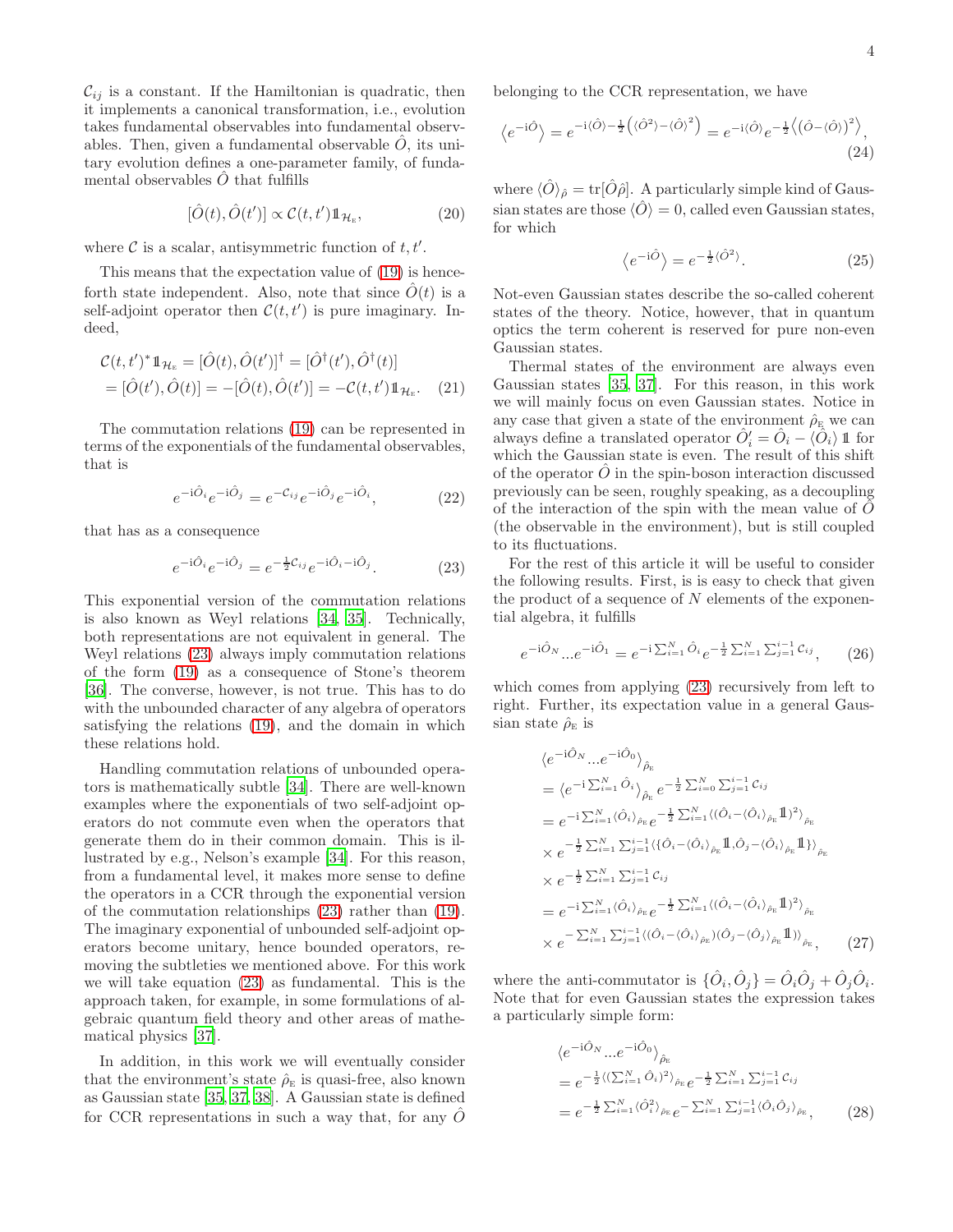Finally, note that, the real and imaginary parts  $\langle \hat{O}_i \hat{O}_j \rangle_{\hat{\rho}_{\rm E}}$  are related to the commutator and the anticommutator

$$
\operatorname{Re}\langle \hat{O}_{i} \hat{O}_{j} \rangle_{\hat{\rho}_{\rm E}} = \frac{\langle \{\hat{O}_{i}, \hat{O}_{j}\} \rangle_{\hat{\rho}_{\rm E}}}{2}, \quad \operatorname{Im}\langle \hat{O}_{i} \hat{O}_{j} \rangle_{\hat{\rho}_{\rm E}} = \frac{-\mathrm{i} \mathcal{C}_{ij}}{2}.
$$
\n(29)

### <span id="page-4-0"></span>IV. SINGLE INTERACTION

In this section we analyze the interaction of the spin with an environment when the interaction takes place in a single instant. In the case of a single interaction at  $t_0$ , the unitary evolution of the system plus environment is

$$
\hat{U}_{t_0} = e^{-i\mathbf{r}(t_0)\cdot\hat{\boldsymbol{\sigma}}\otimes\hat{O}(t_0)},\tag{30}
$$

which follows from a straightforward particularization of equation [\(18\)](#page-2-2) with one interaction and with the Hamiltonian given by [\(2\)](#page-1-2).

The operator [\(30\)](#page-4-1) admits a partial spectral decomposition in the eigenprojectors of the Pauli operator  $r(t_0)\cdot\hat{\sigma}$ , i.e.,

$$
\hat{U}_{t_0} = \hat{P}^+(t_0) \otimes e^{-i\hat{O}(t_0)} + \hat{P}^-(t_0) \otimes e^{i\hat{O}(t_0)}, \qquad (31)
$$

where

$$
\hat{P}^{+,-} = \frac{\mathbb{1} \pm r(t_0) \cdot \hat{\sigma}}{2}.
$$
\n(32)

are the orthogonal projectors associated with the eigenvalues  $\pm 1$  of the Pauli observable.

After applying the unitary operator [\(30\)](#page-4-1) to the spin plus environment, the resulting channel [\(16\)](#page-2-3) over the reduced state is then

$$
\mathcal{E}_{t_0}[\hat{\rho}_Q^0] = \hat{P}^-(t_0)\hat{\rho}_Q^0\hat{P}^-(t_0) + \hat{P}^+(t_0)\hat{\rho}_Q^0\hat{P}^+(t_0) + \gamma_{+-}\hat{P}^+(t_0)\hat{\rho}_Q^0\hat{P}^-(t_0) + \gamma_{-+}\hat{P}^-(t_0)\hat{\rho}_Q^0\hat{P}^+(t_0),
$$
\n(33)

where the factors  $\gamma_{+-}$  are given by

$$
\gamma_{+-} = \gamma_{-+}^* = \langle e^{-2i\hat{O}(t_0)} \rangle_{\hat{\rho}_E}, \qquad (34)
$$

For future convenience, the channel [\(33\)](#page-4-2) can be written equivalently as

$$
\mathcal{E}_{t_0}[\hat{\rho}_Q^0] = \frac{1}{2} (\text{Id} + \mathcal{U}(t_0))[\hat{\rho}_Q^0] + \frac{\text{Re}\,\langle e^{-2i\hat{O}(t_0)}\rangle_{\hat{\rho}_E}}{2} (\text{Id} - \mathcal{U}(t_0))[\hat{\rho}_Q^0] + \frac{\text{i}\text{Im}\,\langle e^{-2i\hat{O}(t_0)}\rangle_{\hat{\rho}_E}}{2} [\boldsymbol{r}(t) \cdot \hat{\boldsymbol{\sigma}}, \hat{\rho}].
$$
 (35)

where we Id denotes the identity channel and

$$
\mathcal{U}(t)[\hat{\rho}] = \mathbf{r}(t) \cdot \hat{\boldsymbol{\sigma}} \hat{\rho} \ \mathbf{r}(t) \cdot \hat{\boldsymbol{\sigma}} \tag{36}
$$

is a unitary channel.

Therefore, the result of the interaction is a phase damping in the eigenbasis of  $r(t) \cdot \hat{\sigma}$  plus a rotation of axis r. Indeed, since  $0 < |\gamma_{+-}| < 1$ , we can parametrize the factor as  $\gamma_{+-} = e^{-\alpha} e^{i\phi}$ , with  $\alpha > 0$ . Then if the input state is written in the eigenbasis of  $r(t) \cdot \hat{\sigma}$  as

$$
\hat{\rho} = \begin{pmatrix} \rho_{++} & \rho_{+-} \\ \rho_{-+} & \rho_{--} \end{pmatrix},\tag{37}
$$

the channel gives an output

$$
\hat{\rho} = \begin{pmatrix} \rho_{++} & e^{-\alpha} e^{i\phi} \rho_{+-} \\ e^{-\alpha} e^{-i\phi} \rho_{-+} & \rho_{--} \end{pmatrix} =
$$
\n
$$
e^{\frac{i}{2}\phi r(t) \cdot \hat{\sigma}} \begin{pmatrix} \rho_{++} & e^{-\alpha} \rho_{+-} \\ e^{-\alpha} \rho_{-+} & \rho_{--} \end{pmatrix} e^{\frac{-i}{2}\phi r(t) \cdot \hat{\sigma}}.
$$
\n(38)

<span id="page-4-1"></span>Note that the phase of  $\gamma_{+-}$  only implements a unitary transformation.

It is particularly interesting to consider the action of this channel when the environment is in a general Gaussian state, for which the factor  $\gamma_{+-}$  takes the form

$$
\gamma_{+-} = e^{-2i\langle \hat{O}(t_0) \rangle_{\hat{\rho}_E}} e^{-2\langle (\hat{O}(t_0) - \langle \hat{O}(t_0) \rangle_{\hat{\rho}_E} \mathbb{1})^2 \rangle_{\hat{\rho}_E}}, \qquad (39)
$$

we see that, on one hand, the first moment of  $\hat{O}(t_0)$  only implements a unitary transformation and does not play a relevant role in the damping of the phase, and thus in the entanglement induced by the interaction between the spin and the environment, as it was already observed, for example, in [\[39\]](#page-18-29). On the other hand, the fluctuations of the environment encoded in  $\langle (\hat{O}(t_0) - \langle \hat{O}(t_0) \rangle_{\hat{\rho}_E})^2 \rangle_{\hat{\rho}_E}$  are the true responsible for the phase damping.

<span id="page-4-2"></span>Since in this simple case the interaction takes place in a single instant, the evolution of the environment after the interaction is irrelevant for the spin's dynamics. With just one interaction of such kind, even when entanglement is generated between the spin and the environment, the effective dynamics of the spin can be thought as coming from an external random force, rather than from a dynamical process in which the environment backreacts. Note that, interestingly enough, this feature remains true regardless of the quantum nature of the environment. Note further that since with one interaction the relevant influence of the environment on the spin is through  $\langle e^{-2i\hat{O}(t_0)} \rangle_{\hat{\rho}_E}$ , it is impossible to distinguish the non-commutative character of the environment observables, since  $\langle e^{-2i\hat{O}(t_0)} \rangle_{\hat{\rho}_E}$  can be interpreted as the characteristic function of some random variable, and thereby the quantum character of the environment stands irrelevant in regards to the effective action on the spin.

We proceed now to further analyze the dynamics of the channel on the spin after a strong-point, delta-like inter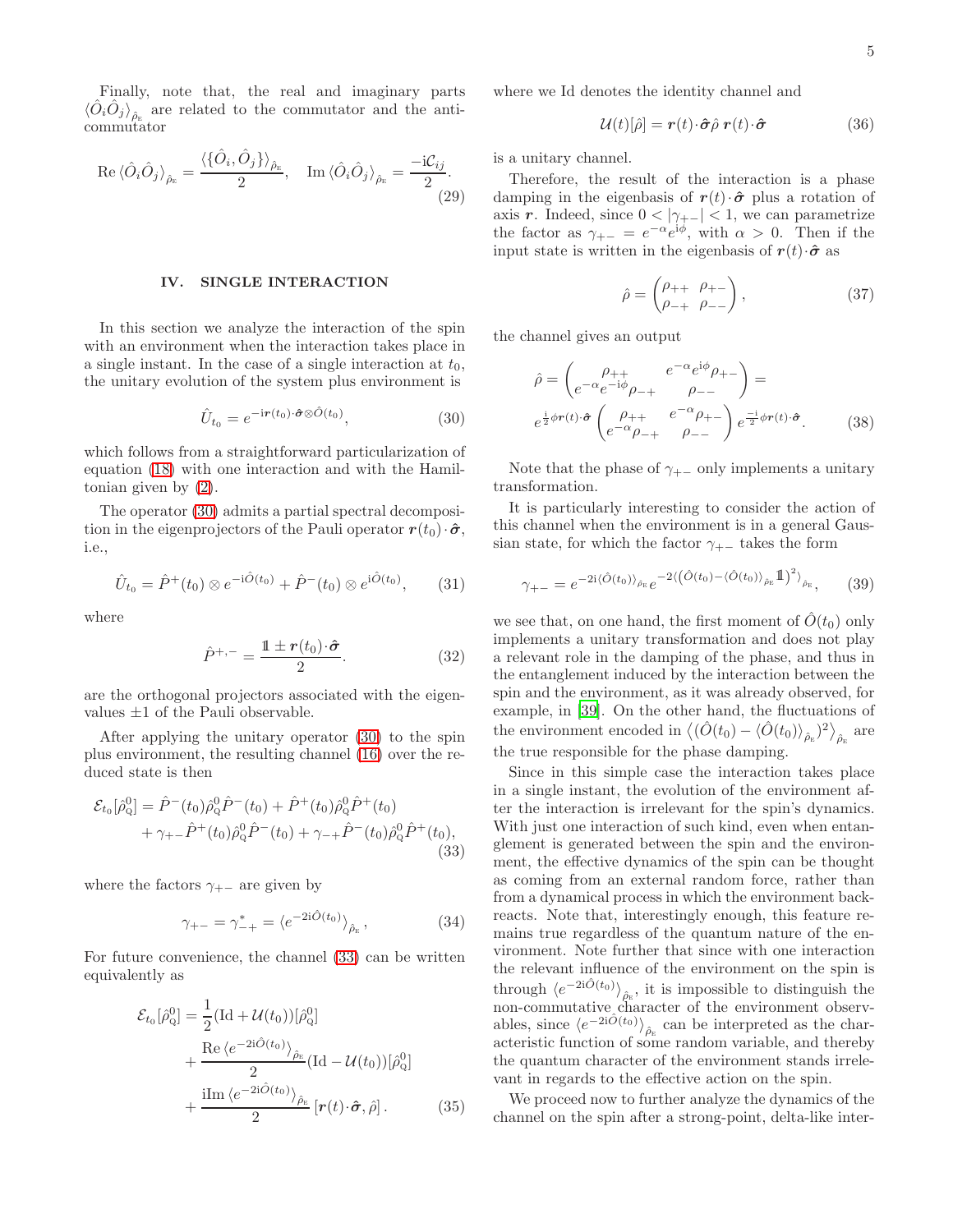action in time with the environment. For simplicity, we constrain ourselves to even Gaussian states of the environment. Since, for this case,  $\gamma_{+-}$  is real, the effect of the interaction is just a phase damping in the eigenbasis of  $r(t) \cdot \hat{\sigma}$ . Of course, depending on the relative orientation of  $r(t_0)$  with respect to h, the channel can be interpreted as a bit flip, a phase flip or a bit-phase flip [\[29\]](#page-18-20).

For our purposes it will be useful to write the channel [\(33\)](#page-4-2) as a function from  $\mathbb{R}^3 \to \mathbb{R}^3$ , i.e., as a function of the Bloch vector of the initial state  $\hat{\rho}_{Q}^{0}$ . If we write the state  $\hat{\rho}_{\mathbf{Q}}^0$  in terms of its Bloch vector  $\boldsymbol{u}$ , that is,

$$
\hat{\rho}_{\mathbf{Q}}^0 = \frac{\mathbb{1} + \boldsymbol{u} \cdot \hat{\boldsymbol{\sigma}}}{2} \tag{40}
$$

(where  $u_i = \text{tr}[\hat{\rho}_Q^0 \hat{\sigma}_i]),$ 

$$
\mathcal{E}_{t_0}[\hat{\rho}_Q^0] = \frac{\mathbb{1} + \mathcal{E}_{t_0}(\boldsymbol{u}) \cdot \hat{\boldsymbol{\sigma}}}{2},\tag{41}
$$

where

$$
\mathcal{E}_{t_0}(\boldsymbol{u}) = \gamma_{+-}\boldsymbol{u} + (1 - \gamma_{+-})(\boldsymbol{u} \cdot \boldsymbol{r}(t_0))\boldsymbol{r}_0. \qquad (42)
$$

Note that the channel is unital, and thus it cannot decrease the entropy of the system [\[40\]](#page-18-30). It is known that for finite dimensional systems a necessary and sufficient condition for a completely positive trace preserving channel  $\mathcal E$  to be able to decrease the entropy of a state is to be non-unital, that is

$$
\mathcal{E}[I] \neq I. \tag{43}
$$

It is trivial to check that it is sufficient, as a non-unital channel always changes the maximally mixed state thus decreasing the entropy of the system, for the maximally mixed state maximizes the entropy. The necessity is not but a consequence of the monotony of the relative entropy under CPTP channels [\[40\]](#page-18-30) (See e.g., Appendix [C](#page-17-0) for a quick proof).

We can evaluate the purity after the strong-point interaction with the environment, that is

$$
\mathcal{P}(\hat{\rho}_{Q}) = \text{tr}[\hat{\rho}_{Q}^{2}]. \tag{44}
$$

This already tells us about the entropy of the spin, since for two dimensional systems, the Von Neumann entropy is just the following monotonically decreasing function of the purity:

$$
S(\hat{\rho}_{Q}) = -\frac{1 + \sqrt{2\mathcal{P}(\hat{\rho}_{Q}) - 1}}{2} \log \left( \frac{1 + \sqrt{2\mathcal{P}(\hat{\rho}_{Q}) - 1}}{2} \right)
$$

$$
-\frac{1 - \sqrt{2\mathcal{P}(\hat{\rho}_{Q}) - 1}}{2} \log \left( \frac{1 - \sqrt{2\mathcal{P}(\hat{\rho}_{Q}) - 1}}{2} \right). \quad (45)
$$

<span id="page-5-0"></span>Note that the purity and the entropy are spectral properties of  $\rho_0$ , i.e. they only depend on the spectrum of  $\hat{\rho}_Q$  and remain the same independently of any unitary transformation of the state of the system.

If we write the state  $\hat{\rho}_{\text{Q}}^0$  in terms of its Bloch vector  $\boldsymbol{u}$ as in equation [\(40\)](#page-5-0), then the initial purity of the spin is just

<span id="page-5-2"></span><span id="page-5-1"></span>
$$
\mathcal{P}(\boldsymbol{u}) = \frac{1+|\boldsymbol{u}|^2}{2},\tag{46}
$$

where |·| denotes the 3-dimensional Euclidian norm. The purity after the interaction becomes

$$
\mathcal{P}\left(\mathcal{E}(u)\right) = \frac{1+|u|^2 + (1 - e^{-4\langle \hat{O}^2(t_0) \rangle_{\hat{\rho}_E}})|u \times r(t_0)|^2}{2} \tag{47}
$$

In the limit  $\langle \hat{O}^2(t_0) \rangle_{\hat{\rho}_{\rm E}} \to \infty$ , the purity reaches a minimum value. Trivially from  $(45)$ , we can write the von-Neumann entropy after the interaction with the environment simply by substituting [\(47\)](#page-5-2). In the case where the initial state of the spin-environment system is a product of pure states, this von-Neumann entropy after the interaction gives a measure of entanglement between the spin and the environment generated by the delta-coupling (namely, the entanglement entropy [\[29\]](#page-18-20)), which takes the form

$$
S_{\text{Ent}} = S(\mathcal{E}_{t_0}[\ket{\varphi}\bra{\varphi|_Q}^0])
$$
  
=  $-\frac{1 + \sqrt{1 + (1 - e^{-4\langle \hat{O}^2(t_0) \rangle_{\hat{\rho}_E}})}| \mathbf{u} \times \mathbf{r}(t_0)|^2}}{2} \log \left( \frac{1 + \sqrt{1 + (1 - e^{-4\langle \hat{O}^2(t_0) \rangle_{\hat{\rho}_E}})}| \mathbf{u} \times \mathbf{r}(t_0)|^2}}{2} \right)$   

$$
-\frac{1 - \sqrt{1 + (1 - e^{-4\langle \hat{O}^2(t_0) \rangle_{\hat{\rho}_E}})}| \mathbf{u} \times \mathbf{r}(t_0)|^2}{2} \log \left( \frac{1 - \sqrt{1 + (1 - e^{-4\langle \hat{O}^2(t_0) \rangle_{\hat{\rho}_E}})}| \mathbf{u} \times \mathbf{r}(t_0)|^2}}{2} \right),
$$
(48)

where  $\hat{\rho}_{\mathbf{Q}}^0 = |\varphi\rangle\langle\varphi|_{\mathbf{Q}}^0$ 

summary, the increase of entropy is maximum when the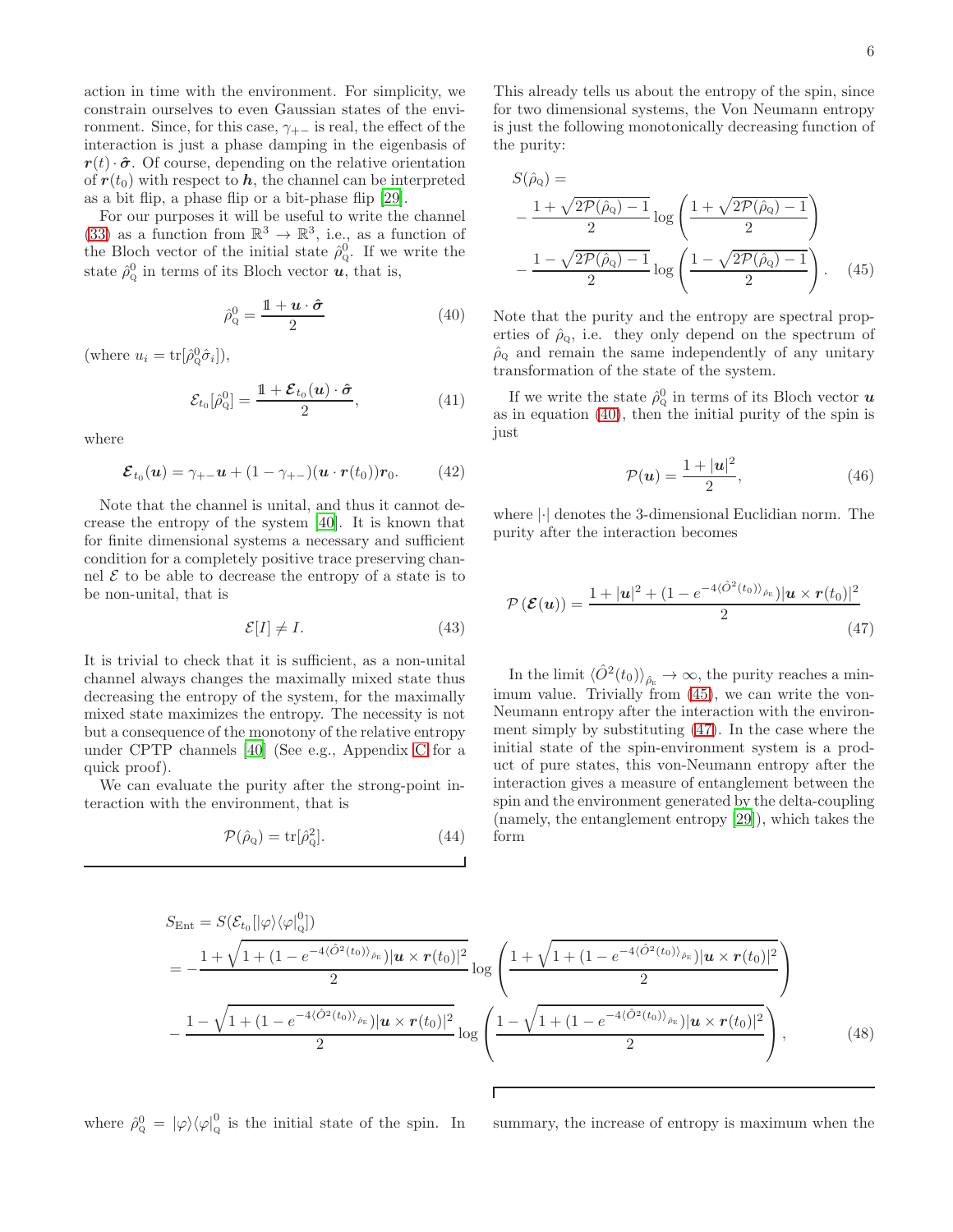spin state's Bloch vector is perpendicular to  $r(t)$  in the Hamiltonian  $(2)$  at  $t_0$ . Note, further, that the cross product of the initial state's Bloch vector with  $r(t_0)$  admits an expression in terms of the commutator of the state, that is

$$
|\boldsymbol{u} \times \boldsymbol{r}(t_0)| = \frac{\|[\hat{\rho}_Q, \boldsymbol{r}(t_0) \cdot \hat{\boldsymbol{\sigma}}] \|_1}{4}.
$$
 (49)

Here  $\lVert \cdot \rVert_1$  denotes the trace norm of the argument, i.e.  $\|\hat{A}\|_1 = \text{tr}|\hat{A}|.$ 

We conclude this section with a brief summary of our results for the single-delta interaction in our spin-boson model: We have fully characterized the partial state of the spin after the delta-interaction and we also have analyzed the specific role played by first two moments of the environment's observable  $O$  to the spin's dynamics. Moreover, we have characterized the entropy of the spin after the interaction with the field. Furthermore, under the assumption of initially pure states on the environment and the spin, we have analyzed the entanglement generated by interaction between the environment and the spin. Remarkably, we have shown that an interaction that is instantaneous in time can indeed generate entanglement. This entanglement is monotonically increasing with the strength of the fluctuations of the environment at the interaction time  $t_0$ , encoded in the second moment  $\langle \hat{O}^2(t_0) \rangle_{\hat{\rho}_{\rm E}}$ . Moreover, this entanglement is also increasing with the degree of non-commutation of the spin's initial state with the interaction Hamiltonian, encoded in  $\|\mathbf{r}(t_0)\cdot \hat{\boldsymbol{\sigma}}, \hat{\rho}_{\text{o}}\|\|_1.$ 

# <span id="page-6-0"></span>V. FROM SINGULAR INTERACTIONS TO A COLLISION MODEL

In this section we analyze the partial state of the spin after an arbitrary number of delta-like interactions.

Let us first make some preliminary comments. The situation where a bosonic environment interacts with a quantum system repeatedly has been considered to model simple open dynamics [\[32](#page-18-31)]. If one were to think as an environment (say air) interacting with a quantum system (say a qubit), it is not uncommon to hear descriptions of thermalization that involve the following argument: A molecule of air hits the system (interacts for a short time) then leaves and gets lost in the environment. Then a new, fresh, molecule of air hits the system again, and the process repeats indefinitely. If we were to take such a picture seriously, questions would arise about the relevance of the correlations of the environment on the emergent open dynamics: the two different molecules are randomly chosen from air and therefore the two strong-point interactions would not be correlated at all. In other words: an argument could perhaps be made that since the qubit does not interact with the field for long times, the correlations in the environment do not affect the qubit's final state. This would mean that the result of two interactions would be analogous to apply the channel [\(33\)](#page-4-2) twice

at two different times. These are the situations are commonly considered in collision models, more concretely in set-ups of ancillary bombardment [\[31](#page-18-22)]. In these models, the dynamics is modeled as a sequence of interactions with auxiliary ancillas that are removed after each interaction. In this section we will analyze the role of timecorrelations in the environment and how they affect the spin's response. We will see the exact approximations in which ancillary bombardment will emerge from the general model we describe, and when such approximations are not good and the correlations in the environment do affect the emergent spin dynamics.

We will proceed to some extent in a similar way to section [IV.](#page-4-0) We can particularize the quantum channel  $(16)$  to a set of N repeated delta-like interactions as

<span id="page-6-4"></span><span id="page-6-1"></span>
$$
\mathcal{E}[\hat{\rho}_{\mathbf{Q}}^0] = \text{tr}_E\left[\hat{U}_{t_0...t_N}\hat{\rho}_{\mathbf{Q}}^0\otimes\hat{\rho}_{\mathbf{E}}\,\hat{U}_{t_0...t_N}^\dagger\right],\tag{50}
$$

where

$$
\hat{U}_{t_0...t_N} = e^{-i\mathbf{r}(t_N)\cdot\hat{\boldsymbol{\sigma}}\otimes\hat{O}(t_N)}...e^{-i\mathbf{r}(t_0)\cdot\hat{\boldsymbol{\sigma}}\otimes\hat{O}(t_0)}\tag{51}
$$

with  $0 < t_0... < t_N < t_c$ . Note that the dynamics implemented by this channel has similarities with some collision models, e.g. [\[27\]](#page-18-19). In [\[27](#page-18-19)], the environment was modelled with a chain of correlated qubits instead of bosonic degrees of freedom. However, some of their conclusions are expected to hold also in the spin-boson case studied in this paper. More concretely, we expect the interaction with the train of delta-interactions to implement non-Markovian dynamics.

Following the same scheme as in section [IV,](#page-4-0) we expand each factor in [\(51\)](#page-6-1) in a partial spectral decomposition in the eigenprojectors of the Pauli operators  $r(t_i) \cdot \hat{\sigma}$ .

$$
\hat{U}_{t_0...t_N} = \prod_{i=0}^{N} \left( \hat{P}^+(t_i) \otimes e^{-i\hat{O}(t_i)} + \hat{P}^-(t_i) \otimes e^{i\hat{O}(t_i)} \right),\tag{52}
$$

where, again,

<span id="page-6-5"></span><span id="page-6-3"></span><span id="page-6-2"></span>
$$
\hat{P}^{\pm}(t_i) = \frac{\mathbb{1} \pm r(t_i) \cdot \hat{\sigma}}{2}.
$$
\n(53)

Rearranging terms in Eq. [\(52\)](#page-6-2) we can write it as a sum:

$$
\hat{U}_{t_N...t_0}
$$
\n
$$
= \sum_{\{s_i\}=\pm 1} \hat{P}^{s_N}(t_N)...\hat{P}^{s_0}(t_0) \otimes e^{-is_N \hat{O}(t_N)}...e^{-is_0 \hat{O}(t_0)}.
$$
\n(54)

Using [\(54\)](#page-6-3), it can be shown that the channel [\(50\)](#page-6-4) acquires the form

$$
\mathcal{E}_{t_N...t_0}[\hat{\rho}_Q^0]
$$
\n
$$
= \sum_{\{s_i,s'_i\}=\pm 1} \gamma_{\{s_i,s'_i\}} \hat{P}^{s_N}(t_N) \dots \hat{P}^{s_0}(t_0) \hat{\rho}_Q^0 \hat{P}^{s'_0}(t_0) \dots \hat{P}^{s'_N}(t_N)
$$
\n
$$
(55)
$$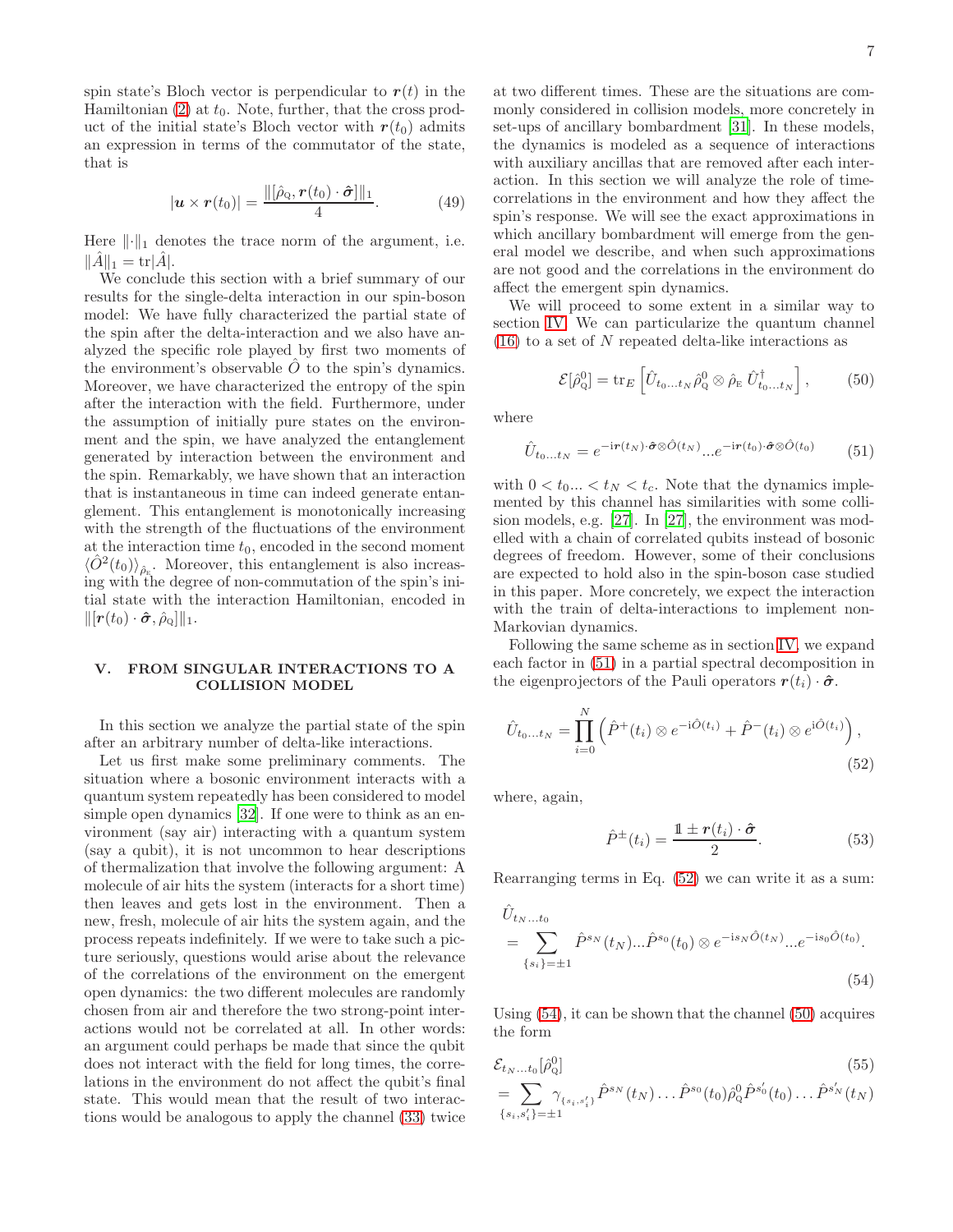where

$$
\gamma_{\{s_i, s'_i\}} = \langle e^{\mathrm{i}s'_0 \hat{O}(t_0)} \dots e^{\mathrm{i}s'_N \hat{O}(t_N)} e^{-\mathrm{i}s_N \hat{O}(t_N)} \dots e^{-\mathrm{i}s_0 \hat{O}(t_0)} \rangle.
$$
\n(56)

By applying the Weyl relations [\(23\)](#page-3-0) recursively, it follows

that the coefficients  $\gamma_{\{s_i,s'_i\}}$  fulfill

<span id="page-7-1"></span>
$$
\gamma_{\{s_i, s'_i\}} = \langle e^{i \sum_{i=0}^{N} (s'_i - s_i) \hat{O}(t_i)} \rangle_{\hat{\rho}_E}
$$
  
 
$$
\times e^{\frac{1}{2} \sum_{i=1}^{N} \sum_{j=1}^{i-1} (s'_i - s_i) (s'_j + s_j) \mathcal{C}(t_i, t_j)}.
$$
 (57)

Expression [\(57\)](#page-7-1) can be computed for a Gaussian state in terms of the two-point correlator evaluated in pairs of times  $t_0...t_N$ . Recalling that  $\mathcal{C}(t_i, t_j) = \langle [\hat{O}(t_i), \hat{O}(t_j)] \rangle$ and considering equation [\(27\)](#page-3-1), we can then write

$$
\gamma_{\{s_i, s'_i\}} = \langle e^{is'_0 \hat{O}(t_0)} \dots e^{is'_N \hat{O}(t_N)} e^{-is_N \hat{O}(t_N)} \dots e^{-is_0 \hat{O}(t_0)} \rangle_{\hat{\rho}_E} = e^{i \sum_{i=0}^N (s'_i - s_i) \langle \hat{O}(t_i) \rangle_{\hat{\rho}_E}} e^{-\frac{1}{2} \sum_{i=0}^N (s'_i - s_i)^2 \langle (\hat{O}(t_i) - \langle \hat{O}(t_i) \rangle_{\hat{\rho}_E} \mathbb{1})^2 \rangle_{\hat{\rho}_E}}
$$
  
 
$$
\times e^{-\sum_{i=0}^N (s_i - s'_i) \sum_{j=0}^{i-1} s_j \langle (\hat{O}(t_i) - \langle \hat{O}(t_i) \rangle_{\hat{\rho}_E} \mathbb{1}) (\hat{O}(t_j) - \langle \hat{O}(t_j) \rangle_{\hat{\rho}_E} \mathbb{1}) \rangle_{\hat{\rho}_E} - s'_j \langle (\hat{O}(t_j) - \langle \hat{O}(t_j) \rangle_{\hat{\rho}_E} \mathbb{1}) (\hat{O}(t_i) - \langle \hat{O}(t_i) \rangle_{\hat{\rho}_E} \mathbb{1}) \rangle_{\hat{\rho}_E}}, \tag{58}
$$

or, if we consider the special case of even Gaussian states

$$
\gamma_{\{s_i, s'_i\}} = e^{-\frac{1}{2} \sum_{i=0}^{N} (s'_i - s_i)^2 \langle \hat{O}^2(t_i) \rangle_{\hat{\rho}_E}}
$$
\n
$$
\times e^{-\sum_{i=0}^{N} (s_i - s'_i) \sum_{j=0}^{i-1} s_j \langle \hat{O}(t_i) \hat{O}(t_j) \rangle_{\hat{\rho}_E} - s'_j \langle (\hat{O}(t_j) \hat{O}(t_i)) \rangle_{\hat{\rho}_E}}.
$$
\n(59)

Note that if

$$
\langle (\hat{O}(t_i) - \langle \hat{O}(t_i) \rangle_{\hat{\rho}_E} \mathbb{1}) (\hat{O}(t_j) - \langle \hat{O}(t_j) \rangle_{\hat{\rho}_E} \mathbb{1}) \rangle_{\hat{\rho}_E} = 0 \quad (60)
$$

for  $t_i \neq t_j$  (i.e. when the spin is coupled to observables that are not correlated at the different times under consideration) the channel may be written as

$$
\mathcal{E}_{t_N...t_0}[\hat{\rho}_Q^0] = \mathcal{E}_{t_N} \circ ... \circ \mathcal{E}_{t_0}[\hat{\rho}_Q^0],\tag{61}
$$

where ∘ denotes composition of channels.

This is an important point: we see that the general delta-like interaction [\(50\)](#page-6-4) becomes ancillary bombardment  $(Eq.(61))$  $(Eq.(61))$  $(Eq.(61))$  precisely when time-correlations in the environment vanish and thus the bombarding ancillas have no information of what the spin did to previous ancillas. This suggests that short-burst interactions of a system with its environment can indeed model the usual 'thermal reservoir' picture where the interaction with the system does not appreciably modify the environment as long as the time correlations of the environment decay sufficiently fast in time. Of course this point has been studied extensively in the literature of open quantum systems [\[1\]](#page-18-0).

As an interesting note, we notice that the existence of a self-correlation time scale can help us determine the fixed point of the evolution of the spin in relaxation processes. Namely, consider that a process consisting of N interactions of the system with its environment, and then the environment is left to relax to its initial state. This process (the sequence of interactions plus relaxation) can be repeated M times, then the channel over the spin becomes

<span id="page-7-3"></span>
$$
\mathcal{E}[\hat{\rho}_{\mathbf{Q}}^0] = \mathcal{E}_{t_N...t_0}^M[\hat{\rho}_{\mathbf{Q}}^0] \tag{62}
$$

<span id="page-7-4"></span>where  $\mathcal{E}_{t_N...t_0}^M$  stands for applying the channel  $\mathcal{E}_{t_N...t_0}$  M times.

Since the channel implements an affine transformation over on the Bloch space, it can be written as

$$
\boldsymbol{\mathcal{E}}_{t_N...t_0}(\boldsymbol{u}) = A_{t_N...t_0}\boldsymbol{u} + \boldsymbol{b}_{t_N...t_0},\tag{63}
$$

after M interactions, the transformation over the Bloch space becomes

<span id="page-7-2"></span>
$$
\mathcal{E}_{t_N...t_0}^M(\boldsymbol{u}) = A_{t_N...t_0}^M \boldsymbol{u}
$$
  
+  $(1 - A_{t_N...t_0})^{-1} (1 - A_{t_N...t_0}^{M-1}) \boldsymbol{b}_{t_N...t_0}$ . (64)

Since  $\mathcal{E}_{t_N...t_0}$  is a completely positive channel, the transformation always remains in the Bloch sphere. Namely, since  $\mathcal{E}_{t_N...t_0}$  is a contractive map, it always has a fixed point, say  $u_f$ , that may be reached by taking the limit  $M \to \infty$ . Indeed, this fixed point is

$$
\mathbf{u}_f = (\mathbb{1} - A_{t_N...t_0})^{-1} \mathbf{b}_{t_N...t_0}.
$$
 (65)

# <span id="page-7-0"></span>VI. DOUBLE INTERACTION

In this section we analyze in full detail the properties of the channel induced by a double delta interaction. The case of two fast interactions is interesting in its own right, since it illustrates the role of the time-correlations between interactions with insightful analytic results.

Let us consider even Gaussian states for simplicity. Particularizing equation [\(55\)](#page-6-5) for two interactions at two times  $t_0, t_1$  such that  $0 < t_0 < t_1 < t_c$ , and for an environment's state that fulfills [\(58\)](#page-7-3), the expression for the density matrix after two interactions is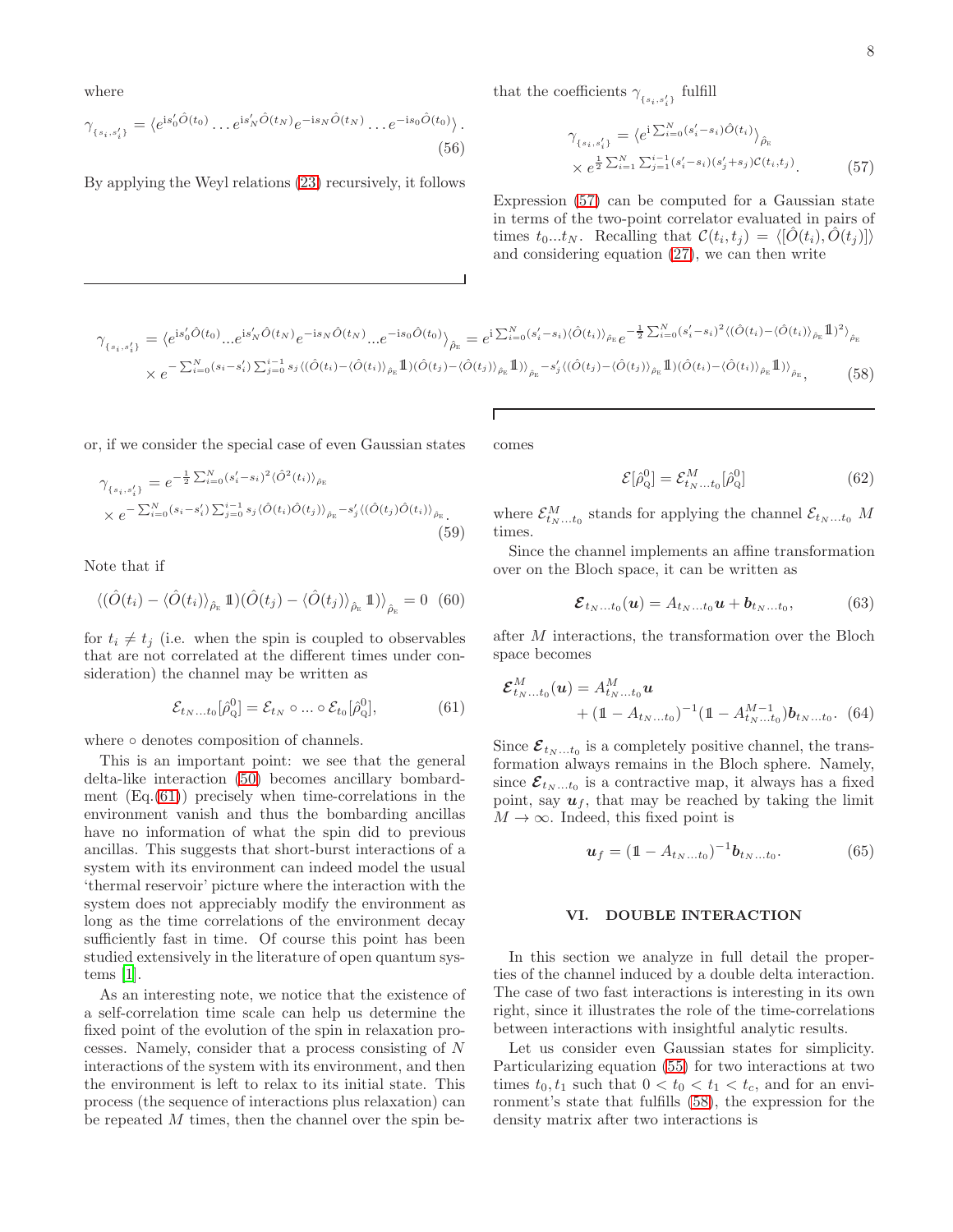$$
\mathcal{E}_{t_1,t_0}[\hat{\rho}_Q^0] = \sum_{s_1,s_1',s_0,s_0'} \gamma_{s_1,s_1',s_0,s_0'} \hat{P}^{s_1}(t_1) \hat{P}^{s_0}(t_0) \hat{\rho}_Q^0 \hat{P}^{s_0'}(t_0) \hat{P}^{s_1'}(t_1)
$$
\n
$$
= \sum_{s_1,s_1',s_0,s_0'=1,-1} e^{-\frac{(s_1-s_1')^2}{2} \langle \hat{O}^2(t_1) \rangle_{\hat{\rho}_E}} e^{-\frac{(s_0-s_0')^2}{2} \langle \hat{O}^2(t_0) \rangle_{\hat{\rho}_E}}
$$
\n
$$
\times e^{-(s_1-s_1')\left(s_0 \langle \hat{O}(t_1) \hat{O}(t_0) \rangle_{\hat{\rho}_E} - s_0' \langle \hat{O}(t_0) \hat{O}(t_1) \rangle_{\hat{\rho}_E}\right)}
$$
\n
$$
\times \hat{P}^{s_1}(t_1) \hat{P}^{s_0}(t_0) \hat{\rho}_Q^0 \hat{P}^{s_0'}(t_0) \hat{P}^{s_1'}(t_1).
$$
\n(66)

<span id="page-8-0"></span>After performing the sums and substituting [\(59\)](#page-7-4), expression [\(66\)](#page-8-0) takes the form

$$
\mathcal{E}_{t_1,t_0}[\hat{\rho}_{Q}^{0}] = \frac{1}{4} \left[ (\text{Id} + \mathcal{U}(t_1)) \circ (\text{Id} + \mathcal{U}(t_0))[\hat{\rho}_{Q}^{0}] \right) + \frac{e^{-2\langle \hat{O}^{2}(t_0) \rangle_{\hat{\rho}_{E}}}}{4} \left( (\text{Id} + \mathcal{U}(t_1)) \circ (\text{Id} - \mathcal{U}(t_0))[\hat{\rho}_{Q}^{0}] \right) \n+ \frac{e^{-2\langle \hat{O}^{2}(t_1) \rangle_{\hat{\rho}_{E}} \cos \left( 4\text{Im} \langle \hat{O}(t_1) \hat{O}(t_0) \rangle_{\hat{\rho}_{E}} \right)}{4} \left( (\text{Id} - \mathcal{U}(t_1)) \circ (\text{Id} + \mathcal{U}(t_0))[\hat{\rho}_{Q}^{0}] \right) \n+ \frac{e^{-2\langle \hat{O}^{2}(t_1) \rangle_{\hat{\rho}_{E}} e^{-2\langle \hat{O}^{2}(t_0) \rangle_{\hat{\rho}_{E}} \cosh \left( 4\text{Re} \langle \hat{O}(t_1) \hat{O}(t_0) \rangle_{\hat{\rho}_{E}} \right)}{4} \left( (\text{Id} - \mathcal{U}(t_1)) \circ (\text{Id} - \mathcal{U}(t_0))[\hat{\rho}_{Q}^{0}] \right) \n+ \frac{-ie^{-2\langle \hat{O}^{2}(t_1) \rangle_{\hat{\rho}_{E}} \sin \left( 4\text{Im} \langle \hat{O}(t_1) \hat{O}(t_0) \rangle_{\hat{\rho}_{E}} \right)}{4} \left[ r(t_1) \cdot \hat{\sigma}, \{ r(t_0) \cdot \hat{\sigma}, \hat{\rho}_{Q}^{0} \} \right] \n- \frac{e^{-2\langle \hat{O}^{2}(t_1) \rangle_{\hat{\rho}_{E}} e^{-2\langle \hat{O}^{2}(t_0) \rangle_{\hat{\rho}_{E}} \sinh \left( 4\text{Re} \langle \hat{O}(t_1) \hat{O}(t_0) \rangle_{\hat{\rho}_{E}} \right)}{4} \left[ r(t_1) \cdot \hat{\sigma}, \{ r(t_0) \cdot \hat{\sigma}, \hat{\rho}_{Q}^{0} \} \right], \tag{67}
$$

where ○, again, denotes the composition of channels. We have used that

$$
\langle \hat{O}(t_1)\hat{O}(t_0)\rangle_{\hat{\rho}_E} = \langle \hat{O}(t_0)\hat{O}(t_1)\rangle_{\hat{\rho}_E}^*,\tag{68}
$$

and the properties of exponentials, hyperbolic and trigonometric functions.

The channel [\(66\)](#page-8-0), similarly to the single interaction channel [\(33\)](#page-4-2), can be represented as an affine transformation in the Bloch sphere. Namely,

$$
\mathcal{E}_{t_1,t_0}(\boldsymbol{u}) = \boldsymbol{u}_{1,0} \n+ e^{-2\langle \hat{O}^2(t_0) \rangle_{\hat{\rho}_E}} (\boldsymbol{u}_1 - \boldsymbol{u}_{1,0}) \n+ e^{-2\langle \hat{O}^2(t_1) \rangle_{\hat{\rho}_E}} \left[ \cos \left( 4\mathrm{Im} \langle \hat{O}(t_1) \hat{O}(t_0) \rangle_{\hat{\rho}_E} \right) (\boldsymbol{u}_0 - \boldsymbol{u}_{1,0}) \n+ \sin \left( 4\mathrm{Im} \langle \hat{O}(t_1) \hat{O}(t_0) \rangle_{\hat{\rho}_E} \right) \boldsymbol{r}(t_1) \times \boldsymbol{r}(t_0) \right] \n+ e^{-2\langle \hat{O}^2(t_1) \rangle_{\hat{\rho}_E}} e^{-2\langle \hat{O}^2(t_0) \rangle_{\hat{\rho}_E}} \n\times \left[ \cosh \left( 4\mathrm{Re} \langle \hat{O}(t_1) \hat{O}(t_0) \rangle_{\hat{\rho}_E} \right) (\boldsymbol{u} - \boldsymbol{u}_1 - \boldsymbol{u}_0 + \boldsymbol{u}_{1,0}) \n+ \sinh \left( 4\mathrm{Re} \langle \hat{O}(t_1) \hat{O}(t_0) \rangle_{\hat{\rho}_E} \right) \boldsymbol{r}(t_1) \times (\boldsymbol{r}(t_0) \times \boldsymbol{u}) \right],
$$
\n(69)

where we have defined the projections

$$
\boldsymbol{u}_0 = (\boldsymbol{u} \cdot \boldsymbol{r}(t_0)) \boldsymbol{r}(t_0), \tag{70}
$$

<span id="page-8-2"></span> $u_1 = (u \cdot r(t_1))r(t_1),$  (71)

and

Г

$$
\boldsymbol{u}_{1,0} = (\boldsymbol{u} \cdot \boldsymbol{r}(t_0)) (\boldsymbol{r}(t_0) \cdot \boldsymbol{r}(t_0)) \boldsymbol{r}(t_1). \tag{72}
$$

Note that, since equation [\(69\)](#page-8-1) defines an affine transformation on the Bloch sphere, it can be written as

$$
\mathcal{E}_{t_1,t_0}(\boldsymbol{u}) = A\boldsymbol{u} + \boldsymbol{b},\tag{73}
$$

where  $A$  is a matrix and  $\boldsymbol{b}$  is a constant vector. In order to give an explicit expression for  $A$  and  $b$ , we need to choose an orthonormal basis in  $\mathbb{R}^3$ . In our current case, a well-suited basis in  $\mathbb{R}^3$  is given by the following basis elements

$$
e_1 = r(t_1), \t e_2 = \frac{r(t_0) - (r(t_1) \cdot r(t_0))r(t_1)}{|r(t_1) \times r(t_0)|},
$$
  

$$
e_3 = \frac{r(t_1) \times r(t_0)}{|r(t_1) \times r(t_0)|}.
$$
 (74)

<span id="page-8-1"></span>Indeed, in this basis and after some formal manipulations, the transformation can be written in a compact form in terms of a few parameters. In this basis the channel takes the form

<span id="page-8-3"></span>
$$
\mathcal{E}_{t_1,t_0}(\boldsymbol{u}) = BC\boldsymbol{u} + \boldsymbol{b},\tag{75}
$$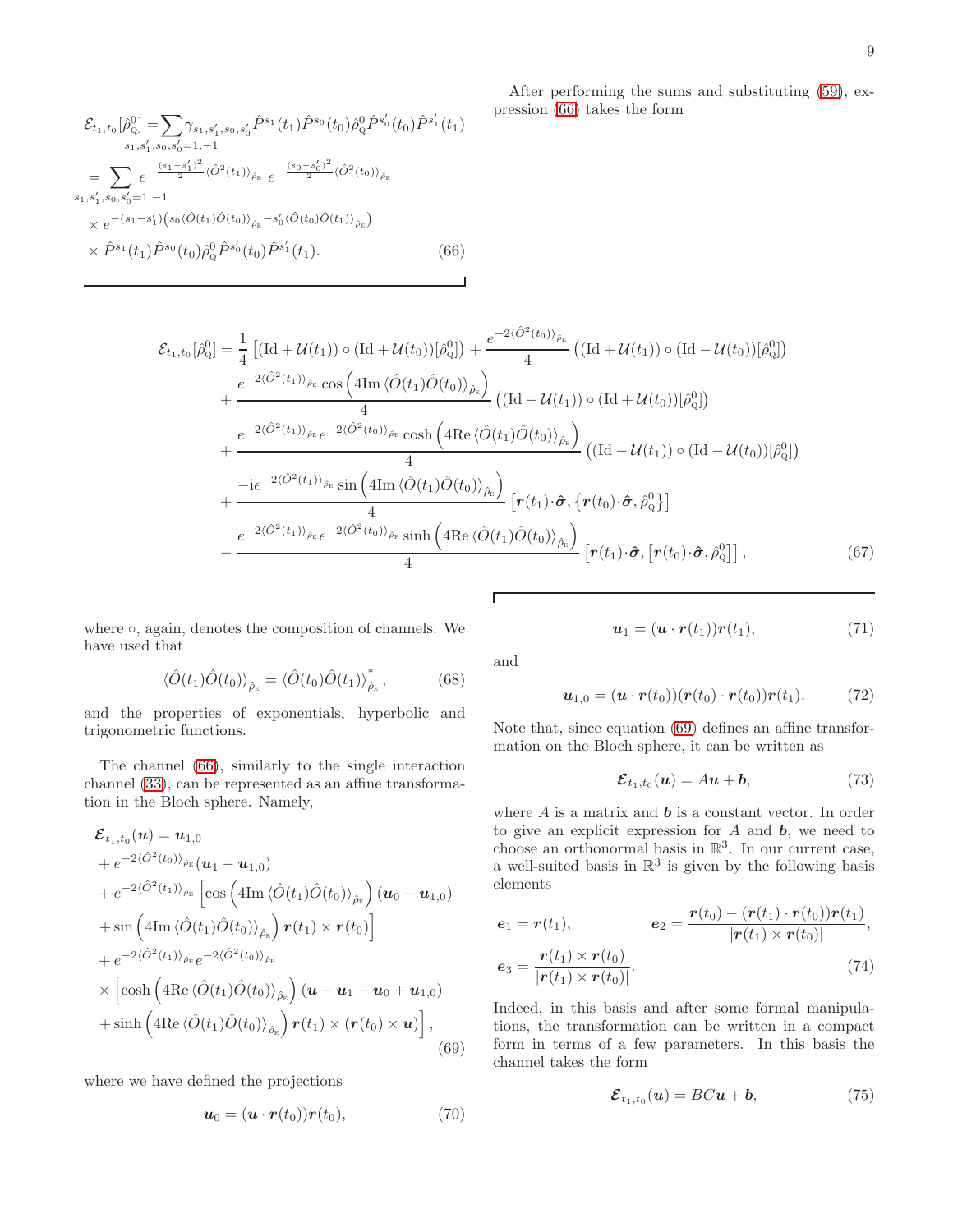with

$$
B = \begin{bmatrix} 1 & 0 & 0 \\ 2\text{Re}(hk^*) & |h|^2 - |k|^2 & 0 \\ 0 & 0 & |h|^2 + |k|^2 \end{bmatrix}, \qquad (76)
$$

$$
C = \begin{bmatrix} \alpha^2 + g(1 - \alpha^2) & \alpha\sqrt{1 - \alpha^2}(1 - g) & 0\\ \alpha\sqrt{1 - \alpha^2}(1 - g) & g\alpha^2 + (1 - \alpha^2) & 0\\ 0 & 0 & g \end{bmatrix}
$$
(77)

and

$$
\boldsymbol{b} = \begin{bmatrix} 0 \\ 0 \\ 2\mathrm{Im}(hk^*) \end{bmatrix} . \tag{78}
$$

We have parametrized the transformation in terms of the following quantities

$$
\alpha = \boldsymbol{r}(t_1) \cdot \boldsymbol{r}(t_0), \tag{79}
$$

$$
g = e^{-2\langle \hat{O}^2(t_0) \rangle_{\hat{\rho}_E}},\tag{80}
$$

$$
h = e^{-\langle \hat{O}^2(t_1) \rangle_{\hat{\rho}_E}} \left( \cosh\left(2 \langle \hat{O}(t_1) \hat{O}(t_0) \rangle_{\hat{\rho}_E} \right) - \left( \mathbf{r}(t_1) \cdot \mathbf{r}(t_0) \right) \sinh\left(2 \langle \hat{O}(t_1) \hat{O}(t_0) \rangle_{\hat{\rho}_E} \right) \right)
$$
(81)

and

$$
k = |\boldsymbol{r}(t_1) \times \boldsymbol{r}(t_0)| e^{-\langle \hat{O}^2(t_1) \rangle_{\hat{\rho}_E}} \sinh\left(2 \langle \hat{O}(t_1) \hat{O}(t_0) \rangle_{\hat{\rho}_E}\right).
$$
\n(82)

As a technical point, notice that Eq. [\(69\)](#page-8-1) simplifies greatly in the case where the initial Bloch vector of the spin is proportional to  $e_3$ . Indeed, in that case

$$
\mathcal{E}_{t_1,t_0}(\mathbf{u}) = g(|h|^2 + |k|^2)\mathbf{u} + 2\mathrm{Im}(hk^*)e_3
$$
\n
$$
= e^{-2\langle \hat{O}^2(t_1) \rangle_{\hat{\rho}_E}} e^{-2\langle \hat{O}^2(t_0) \rangle_{\hat{\rho}_E}}
$$
\n
$$
\times \left[ \cosh \left( 4\mathrm{Re} \langle \hat{O}(t_1) \hat{O}(t_0) \rangle_{\hat{\rho}_E} \right) - \left( \mathbf{r}(t_1) \cdot \mathbf{r}(t_0) \right) \sinh \left( 4\mathrm{Re} \langle \hat{O}(t_1) \hat{O}(t_0) \rangle_{\hat{\rho}_E} \right) \right] \mathbf{u}
$$
\n
$$
+ e^{-2\langle \hat{O}^2(t_1) \rangle_{\hat{\rho}_E}} \sin \left( 4\mathrm{Im} \langle \hat{O}(t_1) \hat{O}(t_0) \rangle_{\hat{\rho}_E} \right) \mathbf{r}(t_1) \times \mathbf{r}(t_0).
$$
\n(83)

This situation arises, e.g., when  $h$  and  $u$  are parallel, and both perpendicular to  $r(t)$  for all t. This is an interesting case since the initial state of the spin may be prepared in the eigenbasis of the free Hamiltonian (think for example a free Hamiltonian proportional to  $\hat{\sigma}_z$  and an interaction Hamiltonian in the subspace spanned by  $\hat{\sigma}_x, \hat{\sigma}_y$  as it is common in experimental settings.

The general two-interaction channel is non-unital: it is straightforward to check from equation [\(67\)](#page-8-2) that its action on the identity is

$$
\mathcal{E}_{t_1,t_0}[\mathbb{1}] = \mathbb{1} + e^{-2\langle \hat{O}^2(t_1) \rangle_{\hat{\rho}_E}} \times \sin \left( 4\mathrm{Im} \langle \hat{O}(t_1) \hat{O}(t_0) \rangle_{\hat{\rho}_E} \right) \, \mathbf{r}(t_1) \times \mathbf{r}(t_0) \cdot \boldsymbol{\sigma}.
$$

<span id="page-9-3"></span>Therefore, the channel can increment the purity of the system. Notice that a quantum channel on a finitedimensonal quantum system is unital if and only if it can decrease the system's entropy as discussed in [\[40](#page-18-30)] and shown here explcitly in Appendix [C.](#page-17-0)

The purity of the state after the interaction is is given by the quadratic function

$$
\mathcal{P}\left(\mathcal{E}_{t_1,t_0}(\boldsymbol{u})\right) = \frac{1 + \|BC\boldsymbol{u}\|^2 + 2\boldsymbol{b} \cdot BC\boldsymbol{u} + \|\boldsymbol{b}\|^2}{2} =
$$
  

$$
\frac{1 + \|BC\boldsymbol{u}\|^2}{2} + g(|h|^2 + |k|^2)e_3 \cdot \boldsymbol{u} + 2\text{Im}(hk^*)^2
$$
(84)

# <span id="page-9-0"></span>VII. MANY INTERACTIONS AND EMERGENCE OF PURE DEPHASING

### A. Coupling to commuting observables

<span id="page-9-1"></span>In this section we analyze the particular case in which the Pauli observable coupling to the bosonic environment commutes with itself at the different times under consideration, that is,

$$
[\mathbf{r}(t_i)\cdot\hat{\sigma}, \mathbf{r}(t_j)\cdot\hat{\sigma}] = (\mathbf{r}(t_i)\times\mathbf{r}(t_j))\cdot\hat{\sigma} = 0. \quad (85)
$$

<span id="page-9-2"></span>We will show that the dynamics of the spin is, to a large extent, captured by the single interaction channel described in section [IV.](#page-4-0) First, note that the Pauli observable in the interaction Hamiltonian [\(2\)](#page-1-2), characterized by  $r(t)$  in this case is such that  $r(t_i)\times r(t_i) = 0$ . Because of this, the the procedure described in previous sections is considerably less involved. The reason is that the channel [\(50\)](#page-6-4) is just a phase damping in a time-independent basis (in the interaction picture). This follows directly from the unitary operator [\(54\)](#page-6-3). Since  $[r(t_i)\cdot \hat{\sigma}, r(t_i)\cdot \hat{\sigma}] = 0$ , all the relevant Pauli operators admit a common spectral decomposition of the form

$$
\boldsymbol{r}(t_i) \cdot \hat{\boldsymbol{\sigma}} = f(t_i)(\hat{P}^+ - \hat{P}^-), \tag{86}
$$

where  $f(t_i) = \pm 1$ . Let us notate the projectors  $\hat{P}^s$ , with  $s = \pm 1$  and

<span id="page-9-4"></span>
$$
\hat{P}^s = \frac{\mathbb{1} + s\,\mathbf{r} \cdot \hat{\boldsymbol{\sigma}}}{2},\tag{87}
$$

where  $r$  is a unit vector independent on time. Since they are orthogonal projectors, they fulfill

$$
\hat{P}^s \hat{P}^{s'} = \delta_{ss'} \hat{P}^s,\tag{88}
$$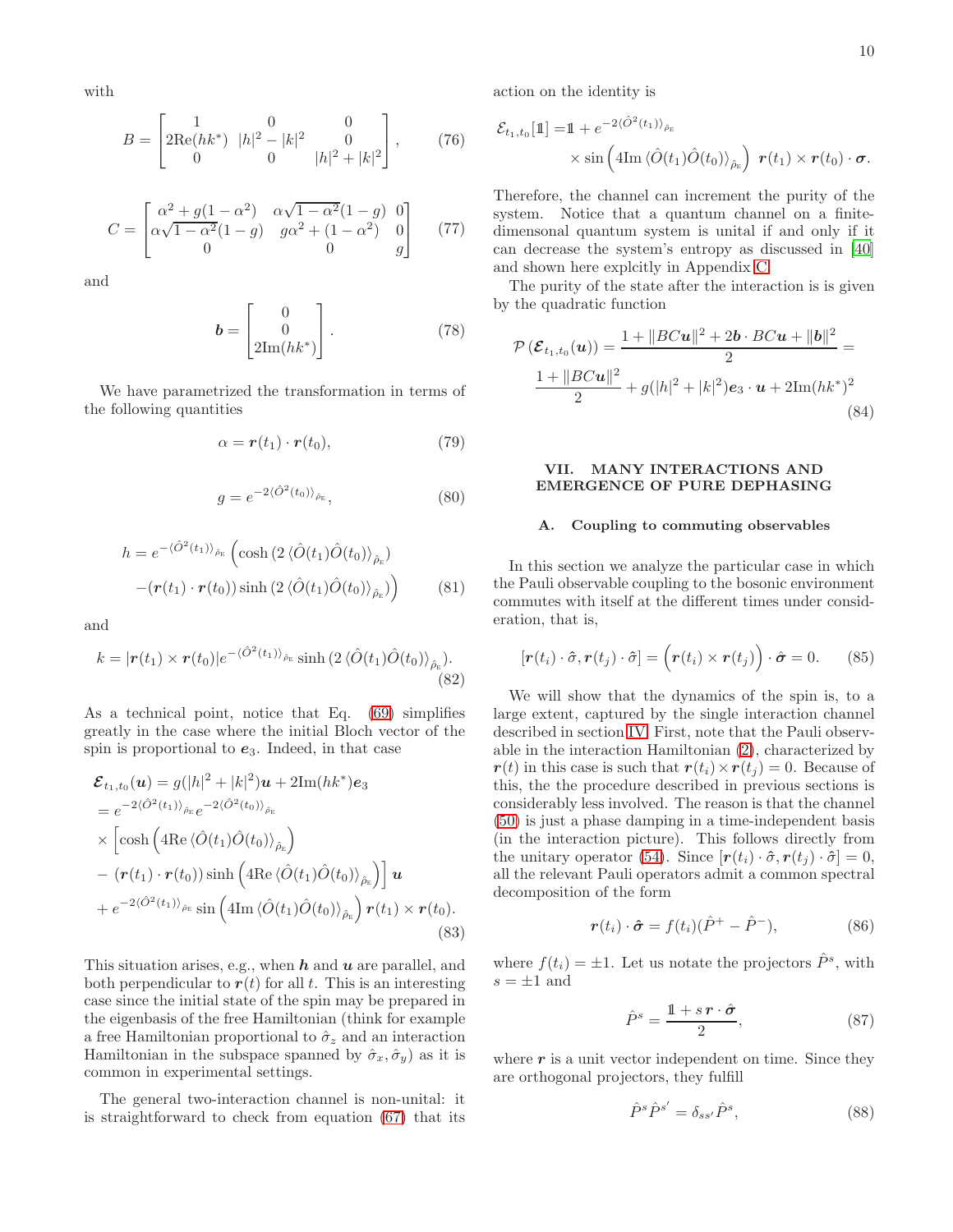and equation [\(54\)](#page-6-3) simplifies to

$$
\hat{U}_{t_N..t_0} = \hat{P}^+ \otimes e^{-if(t_N)\hat{O}(t_N)} \dots e^{-if(t_0)\hat{O}(t_0)} \n+ \hat{P}^- \otimes e^{if(t_N)\hat{O}(t_N)} \dots e^{if(t_0)\hat{O}(t_0)}.
$$
\n(89)

Let us focus our attention on the role of the time-ordering in equation [\(89\)](#page-10-0). Again, by recursively applying the Weyl relations [\(23\)](#page-3-0), the unitary evolution of the whole system can be written as

$$
\hat{U}_{t_N..t_0} \n= \hat{P}^+ \otimes e^{-\frac{1}{2}\sum_{i=1}^N \sum_{j=1}^{i-1} f(t_i)f(t_j)C(t_i,t_j)} e^{-i\sum_{i=0}^N f(t_i)\hat{O}(t_i)} \n+ \hat{P}^- \otimes e^{-\frac{1}{2}\sum_{i=1}^N \sum_{j=1}^{i-1} f(t_i)f(t_j)C(t_i,t_j)} e^{i\sum_{i=0}^N f(t_i)\hat{O}(t_i)} \n= e^{-\frac{1}{2}\sum_{i=1}^N \sum_{j=1}^{i-1} f(t_i)f(t_j)C(t_i,t_j)} \n\times (\hat{P}^+ \otimes e^{-i\sum_{i=0}^N f(t_i)\hat{O}(t_i)} + \hat{P}^- \otimes e^{i\sum_{i=0}^N f(t_i)\hat{O}(t_i)}).
$$
\n(90)

Since  $\mathcal{C}(t_i, t_j)$  is pure imaginary, the time ordering of the spin interactions through Pauli operators only implements a global phase, which is physically irrelevant. In contrast, for higher-dimensional systems (and also for more general spins couplings) the time-ordering of the delta-interactions will be relevant in the system's dynamics. Namely, the time sequence of the couplings will matter when the observable that couples to the bosonic environment is not unitary. Overall, different time orderings will induce different phases associated with different eigenvalues of the system's observable coupling at each time. Hence, different time orderings yield different relative phases in the channel. For the explicit proof of this statement and a detailed analysis of the higher-dimensional case for arbitrary switchings (not only deltas), see Appendix [D.](#page-17-1)

Now we proceed to the analysis of our concrete model. In this situation the channel over the spin can be written as

$$
\mathcal{E}[\hat{\rho}_Q^0] = \hat{P}^- \hat{\rho}_Q^0 \hat{P}^- + \hat{P}^+ \hat{\rho}_Q^0 \hat{P}^+ + \gamma_{+-} \hat{P}^+ \hat{\rho}_Q^0 \hat{P}^- + \gamma_{+-}^* \hat{P}^- \hat{\rho}_Q^0 \hat{P}^+, \qquad (91)
$$

or

$$
\mathcal{E}_{t_n,\dots,t_0}[\hat{\rho}_{\mathbf{Q}}^0] = \frac{1}{2} (\text{Id} + \mathcal{U})[\hat{\rho}_{\mathbf{Q}}^0] + \frac{\text{Re}\gamma_{+-}}{2} (\text{Id} - \mathcal{U})[\hat{\rho}_{\mathbf{Q}}^0] + \frac{\text{i}\text{Im}\gamma_{+-}}{2} [\mathbf{r} \cdot \hat{\boldsymbol{\sigma}}, \hat{\rho}],
$$
\n(92)

where

$$
\gamma_{+-} = \langle e^{-2i \sum_{i=0}^{N} f(t_i) \hat{O}(t_i)} \rangle. \tag{93}
$$

From equation [\(58\)](#page-7-3), setting with  $s_0...s_N = 1$  and  $s'_0...s'_N = -1$  we see that for an even Gaussian environment's state, it follows that the phase damping channel coefficient  $\gamma_{+-}$  takes the form

$$
\gamma_{+-} = e^{-2\left(\sum_{i=0}^{N} f(t_i)\hat{O}(t_i)\right)^2\rangle_{\hat{\rho}_{E}}}
$$
  
=  $e^{-2\sum_{j=0}^{N} \sum_{i=0}^{N} f(t_i)f(t_j)\left\langle \hat{O}(t_i)\hat{O}(t_j)\right\rangle_{\hat{\rho}_{E}}}.$  (94)

<span id="page-10-0"></span>From this, we see that the time-correlations between the environment observables the system couples to at each interaction dictate the magnitude of the damping.

Let us draw our attention to an interesting feature of this multiple-delta coupling. If a system is 'kicked' by an environment several times, one would expect that the action of the system on the environment will start backreacting on the system after several interactions. Consequently, one may expect the system's channel to encode information about the changes on the environment. However we see that this is not the case: since the time sequence of the interactions has no physical effect it is not possible for them to encode anything about processes on the environment. Notice the key role of the irrelevance of time-ordering for this feature. Because of this, the lack of information in the spin dynamics about the effect of the coupling on the environment is a peculiarity of the unitarity of the observable of the system that couples to the bosonic environment.

# B. Cases of interest: When do coupling observables commute?

The situation described above (that the system couples repeatedly to commuting observables of the environment) can be achieved in several physical scenarios. First, one could consider that the Bloch vector describing the interaction Hamiltonian is parallel to the one describing the free Hamiltonian, i.e.  $\alpha = \pm h$ . In that case, it is clear that  $r = \alpha$  is time independent, thus commuting with itself at all times. A similar situation may be achieved by setting  $\Omega = 0$ , in such a way that the spin is not subjected to free evolution.

An alternative way to reach time independence in the coupling observables in  $r$  comes from noticing that  $r$  is a periodic function of time. As it was already noted in [\[21](#page-18-16)], applying periodic interactions with a frequency multiple to the natural frequency of the spin  $\Omega$ , leads to an effectively time-independent Bloch vector  $r$ . Indeed, by inspecting equation [\(9\)](#page-1-4), we realize that

$$
r(2\pi n\Omega^{-1} + t_0) = r(t_0), \tag{95}
$$

with  $n \in \mathbb{N}$ . Hence, the function  $f(t_n) = 1$  for all n.

<span id="page-10-1"></span>Further, when the Bloch vector  $\alpha$  is perpendicular to the free Hamiltonian, i.e.  $\alpha \cdot h = 0$ , it holds that

$$
r(\pi n\Omega^{-1} + t_0) = (-1)^n r(t_0), \qquad (96)
$$

therefore,  $f(t_n) = (-1)^n$ .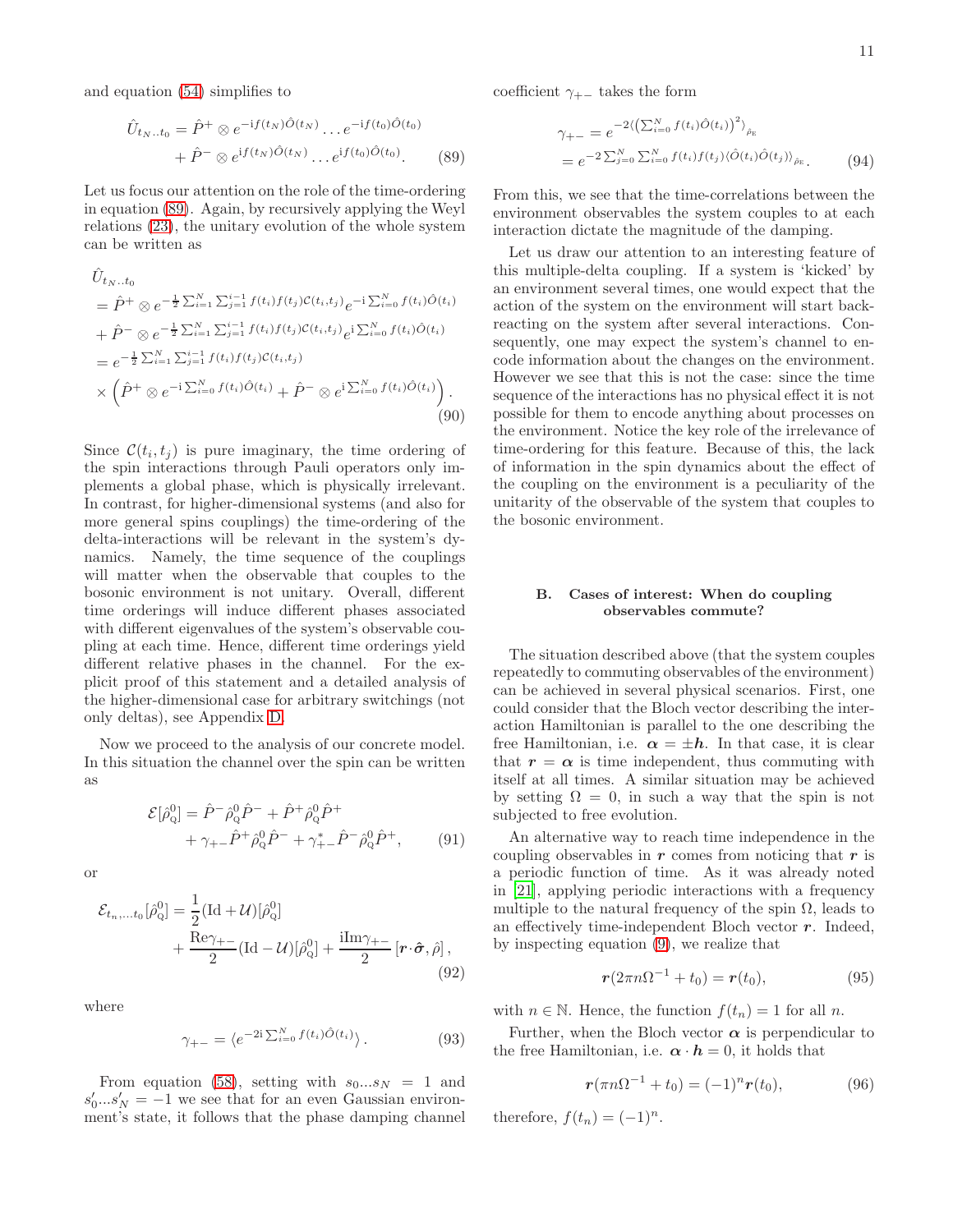# <span id="page-11-0"></span>VIII. DIVISIBILITY AND MEMORY EFFECTS

In this section we study non-Markovian effects in the dynamics of the partial state of the spin after a series of several interactions. We first focus on the case of two delta-interactions but in full generality. After that, we will discuss the non-Markovian character of the interaction for an arbitrary number of delta-kicks in pure dephasing scenarios (i.e., synchronized interactions or degenerate spins).

Given the CPTP channel [\(67\)](#page-8-2), one could wonder whether it exhibits memory effects. Fundamental notions in this regard, such as divisibility—or more concrete and rigorous notions of memory in open dynamics—have been extensively studied in the literature (see e.g., [\[8\]](#page-18-7)). However, we provide a brief introduction here.

Let the state of a quantum system at a certain time be  $\hat{\rho}_{t_0}$ . Then, the state of the system at a later time  $t_1$  can be written as

$$
\hat{\rho}_{t_1} = \mathcal{E}_{t_1, t_0}[\hat{\rho}_{t_0}], \tag{97}
$$

where  $\mathcal{E}_{t_1,t_0}$  is a CPTP channel. At a later time  $t_2$ , the system is in a state

$$
\hat{\rho}_{t_2} = \mathcal{E}_{t_2, t_0}[\hat{\rho}_{t_0}]. \tag{98}
$$

Note that, at least formally, we can always write

$$
\hat{\rho}_{t_2} = \Theta_{t_2, t_1}[\hat{\rho}_{t_1}], \tag{99}
$$

where  $\Theta_{t_2,t_1}$  is known as the transition map.  $\Theta_{t_2,t_1}$  connects the state of a system at different times. Let us introduce the notion of divisibility.

**Definition 1.** A dynamical map  $\mathcal E$  is P-divisible if its transition maps  $\Theta$  are positive linear maps.

Therefore, for a P-divisible process we have that the transition maps are also dynamical maps, and it makes sense to talk about 'intermediate states' in a given process. When a process is divisible, we can write

$$
\hat{\rho}_{t_2} = \mathcal{E}_{t_2, t_0}[\hat{\rho}_{t_0}] = \mathcal{E}_{t_2, t_1}[\mathcal{E}_{t_1, t_0}[\hat{\rho}_{t_0}]]. \qquad (100)
$$

Note that some authors do not demand the trace preserving condition since they attempt to include operations such as measurements in the definition of dynamical map []. We will not enter in such considerations, so here P-divisibility implies also trace preservation.

Note that the notion of intermediate state, does not require that the transition maps are completely positive, but just positive. This is why we have defined P-divisibility (the P standing for 'positive') instead of CP-divisibility (standing for 'completely positive'). However, notice that while the transition maps do not need to be completely positive, we have good reasons to still demand that the full dynamical map  $\mathcal E$  is compeltely positive. Indeed, a map that is positive does not remain necessarily positive when it acts on a higher dimensional Hilbert space, even when they act trivially in the extended Hilbert space. It can be shown that the presence of entanglement in the higher dimensional space can break the positivity of dynamical maps even if the transition maps are positive [\[2,](#page-18-1) [29\]](#page-18-20).

We can now present a common way of introducing the notion of Markovianity in quantum systems, which is to define Markovianity as CP-divisibility, established from the the following definition [\[8](#page-18-7)]:

Definition 2. A dynamical map is CP-divisible if its transition maps are themselves completely positive. A dynamical map is Markovian if it is CP-divisible.

Whereas in the classical set-up the relation of the Markovian property with the memory of the dynamics is explicit, the link between divisibility and memory effects in the dynamics is not so straightforward. In order to link the two notions, we have to analyze a characteristic of divisible maps, also present in divisible, classical stochastic processes, called contractive property.

First, consider the following one-shot discrimination problem. We are given two different states  $\hat{\rho}_1$  and  $\hat{\rho}_2$ , one with probability  $p$  and the the other with probability  $1 - p$ . Then we perform a measurement in the system with the aim to discriminate if the state is either  $\hat{\rho}_1$  or  $\hat{\rho}_2$ . In order to do so, we define a thought experiment modelled by a positive operator valued measure (POVM) characterized by two POVM elements  $\hat{T}$  and  $1-\hat{T}$ . If the result of the experiment is the value associated with the element T, we conclude that the state is  $\hat{\rho}_1$ , and  $\hat{\rho}_2$ otherwise. Then we misidentify the state with average probability

$$
P_{\text{fail}} = p \operatorname{tr}(\hat{\rho}_1(\mathbb{1} - \hat{T})) + (1 - p) \operatorname{tr}(\hat{\rho}_2 \hat{T}). \tag{101}
$$

Then, there is an experiment setup (a choice of  $\hat{T}$ ) such that this probability is minimized. It can be shown [\[8](#page-18-7)] that for such  $\hat{T}$  the minimum probability of misidentifying the state is given by

$$
P_{\text{fail}} = \frac{1 - \|p\hat{\rho}_1 - (1 - p)\hat{\rho}_2\|_1}{2}.
$$
 (102)

We can interpret the probability of failing in a one-shot discrimination problem as a measure of information that we have about the system. We will now relate this measure of information about the system with the divisibility of dynamical maps. It can be shown that if a map is positive and trace preserving, then it is contractive, that is

$$
\|\mathcal{E}[\hat{A}]\|_1 \le \|\hat{A}\|_1,\tag{103}
$$

for any operator  $\hat{A}$ . Then, if we have a divisible map

$$
\|\hat{\rho}_t\|_1 = \|\mathcal{E}_{t,t_0}[\hat{\rho}_{t_0}]\|_1 = \|\mathcal{E}_{t,t'}[\hat{\rho}_{t'}]\|_1 \le \|\hat{\rho}_{t'}\|_1 \qquad (104)
$$

if  $t > t'$ . Therefore, in any Markovian evolution of a quantum system the information, understood as the probability of success in a one-shot identification prob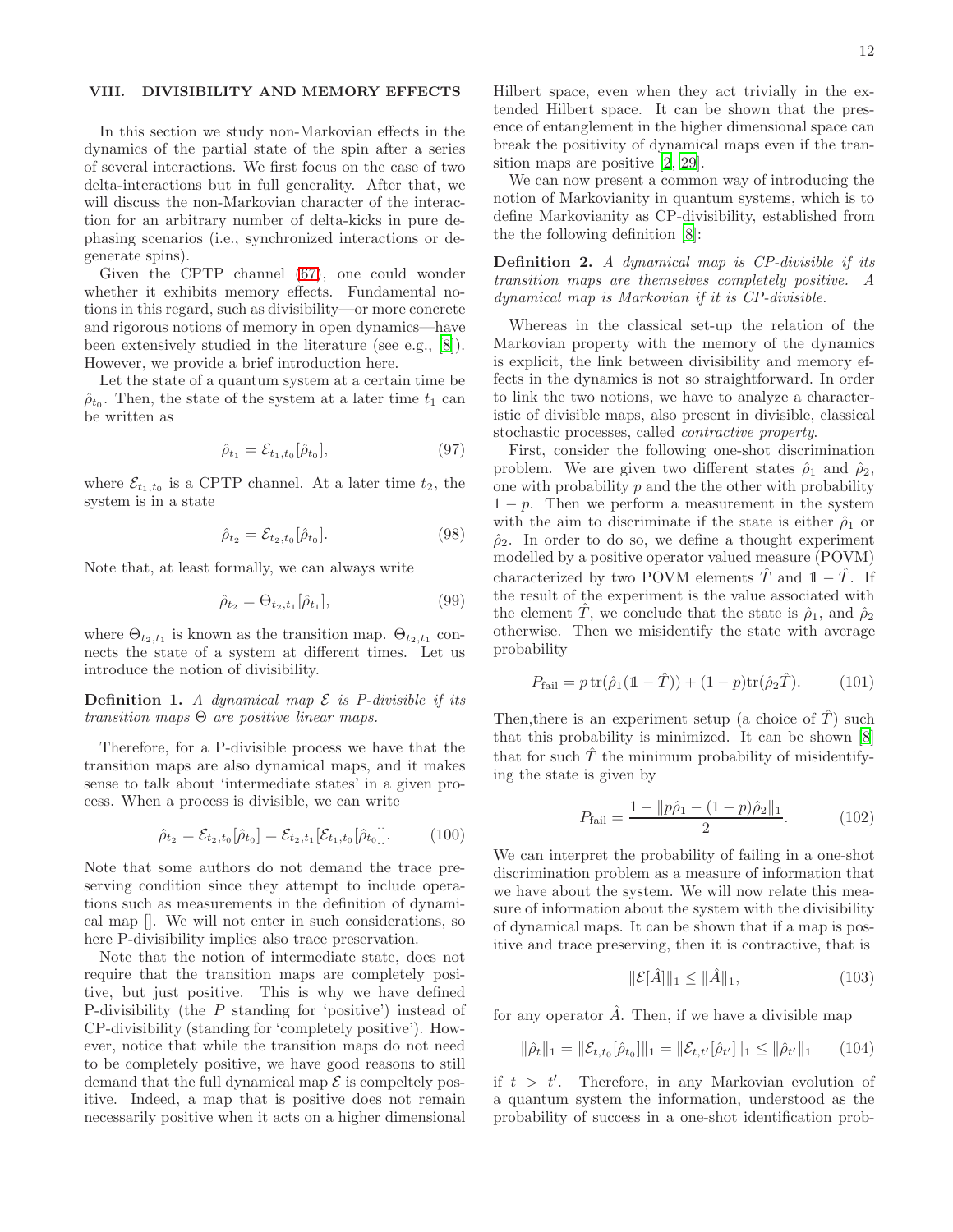lem, decreases monotonically with time. The link with the concept of memory is that under Markovian dynamics there cannot be any revival of the information (understood as above) about the system in previous times. It is, hence, common in the literature to associate these revivals with non-Markovian effects. When these dynamics are associated with a system-enviroment interaction such revivals are usually interpreted as a *back-flow of in-*formation from the environment to the system [\[41](#page-18-32)].

Let us now refocus our attention on the spin-boson interaction. As explained above, the non-Markovian character of the spin-boson dynamics relies on determining whether the map  $\Theta_{t_1,t_0}$  is a completely positive and trace preserving map, since in this case no information can be gained respect to the state after just one interaction.

Lack of divisibility in the channel generated by two delta-couplings in the spin-boson model can be interpreted as the gain of information of applying two interactions. For instance, if the spin starts in a known pure state, after the first interaction it can become correlated with the environment, then the initial information about the spin's state is always partially lost or, in the best case scenario, remain the same. Indeed, the same happens after any number of delta-interactions. However, one may wonder whether we lose more information about the spin's initial state in the case of a single delta interaction or in the case of multiple delta-couplings to

the boson environment. The answer to this question is intrinsically related with the divisibility of the channel. To see how, let us illustrate this with a concrete analysis in the case of two delta interactions.

Consider the channel [\(67\)](#page-8-2). First we determine if the transition map, given implicitly by the relation

$$
\mathcal{E}_{t_1, t_0}[\hat{\hat{\rho}}_Q^0] = \Theta_{t_1, t_0} \circ \mathcal{E}_{t_0}[\hat{\hat{\rho}}_Q^0], \tag{105}
$$

can be written in closed form. In orther to do so, consider the following map

$$
\mathcal{E}_{t_0}^{-1}[\hat{\rho}_{\mathbf{Q}}^0] = \frac{1}{2} (\text{Id} + \mathcal{U}(t_0))[\hat{\rho}_{\mathbf{Q}}^0] + \frac{e^{2\langle \hat{O}^2(t_0) \rangle_{\hat{\rho}_{\mathbf{E}}}}}{2} (\text{Id} - \mathcal{U}(t_0))[\hat{\rho}_{\mathbf{Q}}^0].
$$
 (106)

It is straightforward to see that  $\mathcal{E}_{t_0}^{-1} \circ \mathcal{E}_{t_0} = \mathcal{E}_{t_0} \circ \mathcal{E}_{t_0}^{-1} = \mathrm{Id},$ since  $\mathcal{U}^2(t_0) = \mathcal{U}(t_0) \circ \mathcal{U}(t_0) = \text{Id}$ . Therefore, the channel  $\mathcal{E}_{t_0}$  always has an inverse, in terms of which  $\Theta_{t_1,t_0}$  has the expression

<span id="page-12-1"></span><span id="page-12-0"></span>
$$
\Theta_{t_1, t_0} = \mathcal{E}_{t_1, t_0} \circ \mathcal{E}_{t_0}^{-1}.
$$
 (107)

In fact, from [\(107\)](#page-12-0), using [\(67\)](#page-8-2), the expression of  $\Theta_{t_1,t_0}$ can be written explicitly,

$$
\Theta_{t_1, t_0}[\hat{\rho}_Q^0] = \mathcal{E}_{t_1}[\hat{\rho}_Q^0] + e^{-2\langle \hat{O}^2(t_1) \rangle_{\hat{\rho}_E}} \left[ -\frac{\sin^2\left(2\mathrm{Im}\langle \hat{O}(t_1)\hat{O}(t_0) \rangle_{\hat{\rho}_E}\right)}{2} \left( (\mathrm{Id} - \mathcal{U}(t_1)) \circ (\mathrm{Id} + \mathcal{U}(t_0))[\hat{\rho}_Q^0] \right) \right] + \frac{\sinh^2\left(2\mathrm{Re}\langle \hat{O}(t_1)\hat{O}(t_0) \rangle_{\hat{\rho}_E}\right)}{2} \left( (\mathrm{Id} - \mathcal{U}(t_1)) \circ (\mathrm{Id} - \mathcal{U}(t_0))[\hat{\rho}_Q^0] \right)
$$
  

$$
\frac{-i \sin\left(4\mathrm{Im}\langle \hat{O}(t_1)\hat{O}(t_0) \rangle_{\hat{\rho}_E}\right)}{4} \left[ r(t_1) \cdot \hat{\sigma}, \{r(t_0) \cdot \hat{\sigma}, \hat{\rho}_Q^0\} \right] - \frac{\sinh\left(4\mathrm{Re}\langle \hat{O}(t_1)\hat{O}(t_0) \rangle_{\hat{\rho}_E}\right)}{4} \left[ r(t_1) \cdot \hat{\sigma}, \{r(t_0) \cdot \hat{\sigma}, \hat{\rho}_Q^0\} \right].
$$
 (108)

Note that the transition map [\(108\)](#page-12-1) is then just the chan-nel [\(67\)](#page-8-2) in the limit  $\langle \hat{O}^2(t_0) \rangle_{\hat{\rho}_E} \to 0$ . Equation [\(108\)](#page-12-1) shows that in the particular case where the correlations in the environment vanish, i.e.  $\langle \hat{O}(t_1)\hat{O}(t_0)\rangle_{\hat{\rho}_E} = 0$ , the map  $\Theta_{t_1,t_0}$  is completely positive, thereby the channel  $\mathcal{E}_{t_1,t_0}$  is CP-divisible.

In more general cases where correlations do not vanish, to study the complete positive character of  $\Theta_{t_1,t_0}$  it is more convenient to work in the  $\chi$ −matrix representation (see appendix [A\)](#page-15-0). The map  $\Theta_{t_1,t_0}$  can be written as

$$
\Theta_{t_1, t_0}[\hat{\rho}_Q^0] = \sum_{ab} \chi_{ab} \hat{B}_a \hat{\rho}_Q^0 \hat{B}_b^\dagger \tag{109}
$$

where  $\chi_{ab}$  is the  $\chi$ -matrix. It can be shown [\[42\]](#page-18-33) that

a map is completely positive if and only if the matrix  $\chi_{ab}$  is positive semi-definite. The sufficiency of this condition is clear, if  $\chi_{ab}$  is positive semidefinite then it can be diagonalized and all its eigenvalues are positive, then expression [\(109\)](#page-12-2) can be written in its diagonal form by redefining the basis elements  $\hat{B}_a$ , and then it is a Kraus form of the channel.

In order to find the  $\chi$ -matrix representation for [\(108\)](#page-12-1), it is convenient to choose the following basis of operators:

<span id="page-12-3"></span><span id="page-12-2"></span>
$$
\hat{B}_0 = \frac{1}{\sqrt{2}}, \qquad \hat{B}_2 = \frac{(r(t_0) - (r(t_1) \cdot r(t_0))r(t_1)) \cdot \hat{\sigma}}{\sqrt{2}|r(t_1) \times r(t_0)|}
$$
\n
$$
\hat{B}_1 = \frac{r(t_1) \cdot \hat{\sigma}}{\sqrt{2}}, \quad \hat{B}_3 = \frac{r(t_1) \times r(t_0) \cdot \hat{\sigma}}{\sqrt{2}|r(t_1) \times r(t_0)|}. \tag{110}
$$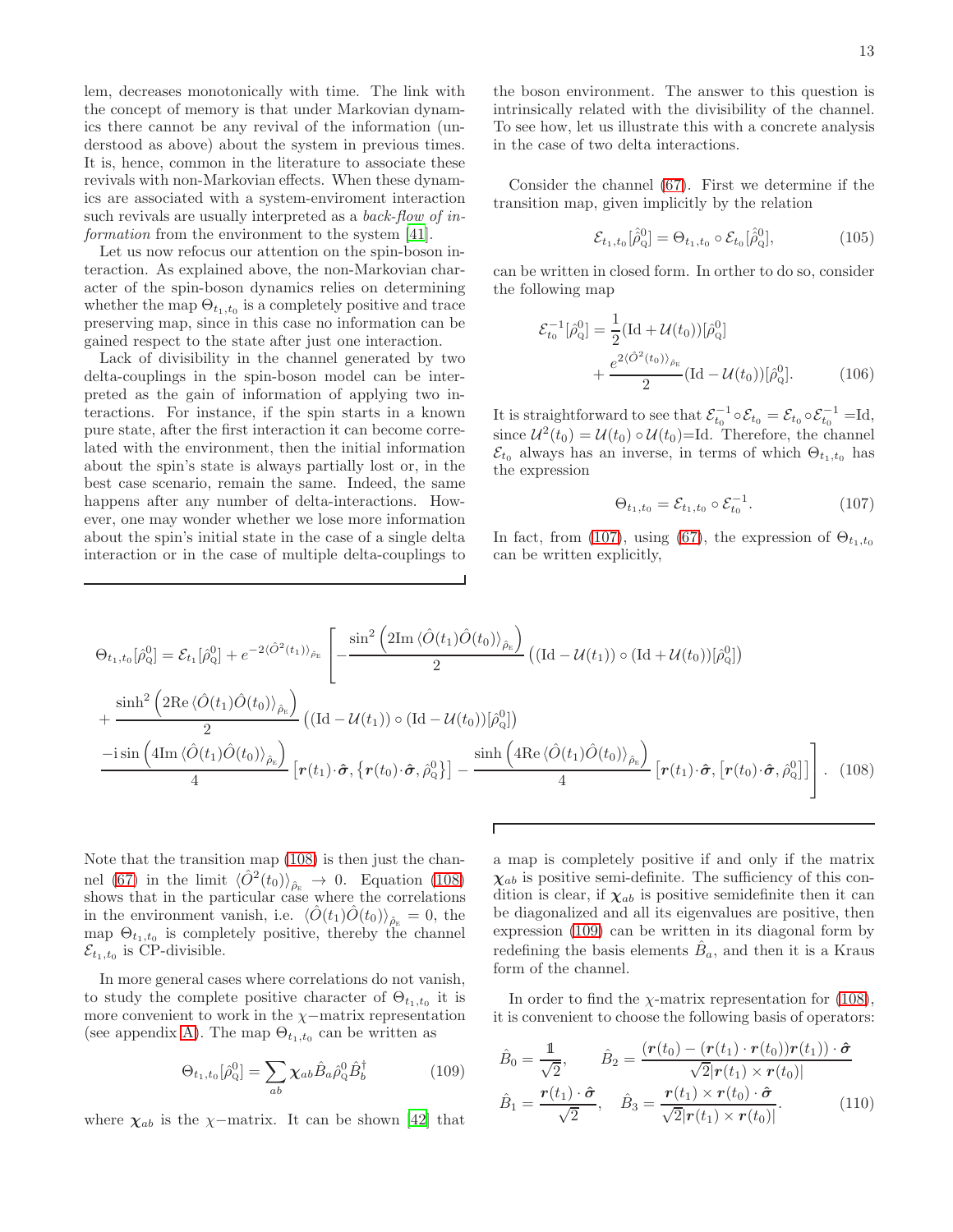Since  $|r(t)| = 1$ , it can be checked that this set forms an orthogonal basis with respect to the inner product

$$
\langle \hat{A}, \hat{B} \rangle = \text{tr}(\hat{B}^{\dagger} \hat{A}). \tag{111}
$$

In the basis [\(111\)](#page-13-0), and after some formal manipulations, the  $\chi$ −matrix can be written explicitly as

$$
\chi = \begin{bmatrix} 1+|h|^2 & 0 & 0 & \mathrm{i}h^*k \\ 0 & 1-|h|^2 & h^*k & 0 \\ 0 & hk^* & -|k|^2 & 0 \\ -\mathrm{i}hk^* & 0 & 0 & |k|^2 \end{bmatrix} \tag{112}
$$

where we recall that the parameters  $h, k$  are given by equations [\(81\)](#page-9-1), [\(82\)](#page-9-2).

The eigenvalues  $\lambda^{(i)}$  of the  $\chi$ -matrix can be calculated in this case, indeed

$$
\lambda^{(1,2)} = \frac{1+|h|^2+|k|^2}{2} \pm \sqrt{\left(\frac{1+|h|^2+|k|^2}{2}\right)^2-|k|^2},\tag{113}
$$

and

$$
\lambda^{(3,4)} = \frac{1 - |h|^2 - |k|^2}{2} \pm \sqrt{\left(\frac{1 - |h|^2 - |k|^2}{2}\right)^2 + |k|^2}.
$$
\n(114)

Note that  $\lambda^{(4)} < 0$  if  $k \neq 0$ . Hence  $\chi_{ab}$  is never positive semi-definite unless either

$$
|\boldsymbol{r}(t_1) \times \boldsymbol{r}(t_0)| = 0, \qquad (115)
$$

when the  $r(t_1)$  is parallel to  $r(t_0)$ , or

$$
\langle \hat{O}(t_1)\hat{O}(t_0)\rangle_{\hat{\rho}_E} = 0, \qquad (116)
$$

when the correlations on the environment vanish. Therefore, if we assume that the correlator does not vanish for any  $t_1, t_2$ , the process is not CP-divisible in general.

Note that if  $r(t_1) \times r(t_0) = 0$ , the channel [\(67\)](#page-8-2) is just a pure phase-damping channel, which can be solved for an arbitrary number of interactions as explained in section [VII.](#page-9-0) However, for completeness, let us consider such special case here as well. Setting  $|\mathbf{r}(t_1) \times \mathbf{r}(t_0)| = 0$ , the eigenvalue  $\lambda^{(4)}$  is given by

$$
\lambda^{(4)} = \left| 1 - |h|^2 \right| \frac{\text{sgn}(1 - |h|^2) - 1}{2},\tag{117}
$$

which is negative whenever  $|h| > 1$ . In contrast with the general case, complete positivity is not always lost but it depends on the strength of the correlations relative to the self correlations in the environment.

Since CP-divisibility implies P-divisibility, hence we now focus on determining in which cases the process is not even P-divisible, i.e., when the map [\(108\)](#page-12-1) is not positive. Note that a necessary and sufficient condition for a trace-preserving map (such as [\(108\)](#page-12-1)) to be positive can

<span id="page-13-0"></span>be written in terms of its action over the Bloch vector in the initial state. Namely,  $\Theta_{t_1,t_0}$  is positive if and only if

$$
|\mathbf{\Theta}_{t_1, t_0}(\boldsymbol{u})| \le 1 \tag{118}
$$

 $\forall u$ . Note that the norm of the outcome of the map is a convex function over the Bloch sphere, therefore its image is contained in the image of the map acting over the set of pure states, i.e. the set  $|u|=1$ . Thus, the map is positive if and only if the image of the surface  $|u|=1$ is contained in the Bloch sphere. Similarly to the channel [\(69\)](#page-8-1), the map can be written as an affine transformation in the basis [\(74\)](#page-8-3). Note that in order to obtain this affine transformation we can 'recycle' a calculation we already made. In particular we only have to set  $q = 1$  by hand in equation [\(77\)](#page-9-3). Indeed,

$$
\mathbf{\Theta}_{t_1, t_0}(\boldsymbol{u}) = A\boldsymbol{u} + \boldsymbol{b}, \tag{119}
$$

where

$$
A = \begin{bmatrix} 1 & 0 & 0 \\ 2\text{Re}(hk^*) & |h|^2 - |k|^2 & 0 \\ 0 & 0 & |h|^2 + |k|^2 \end{bmatrix}
$$
 (120)

and

$$
\boldsymbol{b} = \begin{bmatrix} 0 \\ 0 \\ 2\mathrm{Im}(hk^*) \end{bmatrix} . \tag{121}
$$

Now take  $u = r(t_1)$ . Its image under the channel is

$$
\Theta_{t_1, t_0}(\mathbf{r}(t_1)) = \mathbf{r}(t_1) + 2\mathrm{Im}(hk^*) \frac{\mathbf{r}(t_1) \times \mathbf{r}(t_0)}{|\mathbf{r}(t_1) \times \mathbf{r}(t_0)|} +
$$
  
2\mathrm{Re}(hk^\*) \frac{(\mathbf{r}(t\_0) - (\mathbf{r}(t\_1) \cdot \mathbf{r}(t\_0))\mathbf{r}(t\_1))}{|\mathbf{r}(t\_1) \times \mathbf{r}(t\_0)|}. \tag{122}

But then

$$
|\Theta_{t_1,t_0}(\boldsymbol{r}(t_1))|^2 = 1 + 4|h k|^2 \ge 1, \qquad (123)
$$

where the equality is saturated if and only if either  $k = 0$ or  $h = 0$ . But  $h \neq 0$ , as it can be easily seen from its expression in [\(81\)](#page-9-1). Hence, the map is not positive unless  $k = 0$ , which is also a condition for complete divisibility. Now, we address the general case when  $k = 0$ , where the map may be written as

$$
\mathbf{\Theta}_{t_1,t_0}(\mathbf{u}) = \begin{bmatrix} 1 & 0 & 0 \\ 0 & |h|^2 & 0 \\ 0 & 0 & |h|^2 \end{bmatrix} \mathbf{u}.
$$
 (124)

Since in this case the matrix is diagonal in the basis given by [\(110\)](#page-12-3), it easily follows that the channel is positive if and only if  $|h| \leq 1$ . Since this was also true for complete divisibility, we have shown that divisibility and complete divisibility are equivalent for the process.

Now we turn our attention to the pure dephasing sce-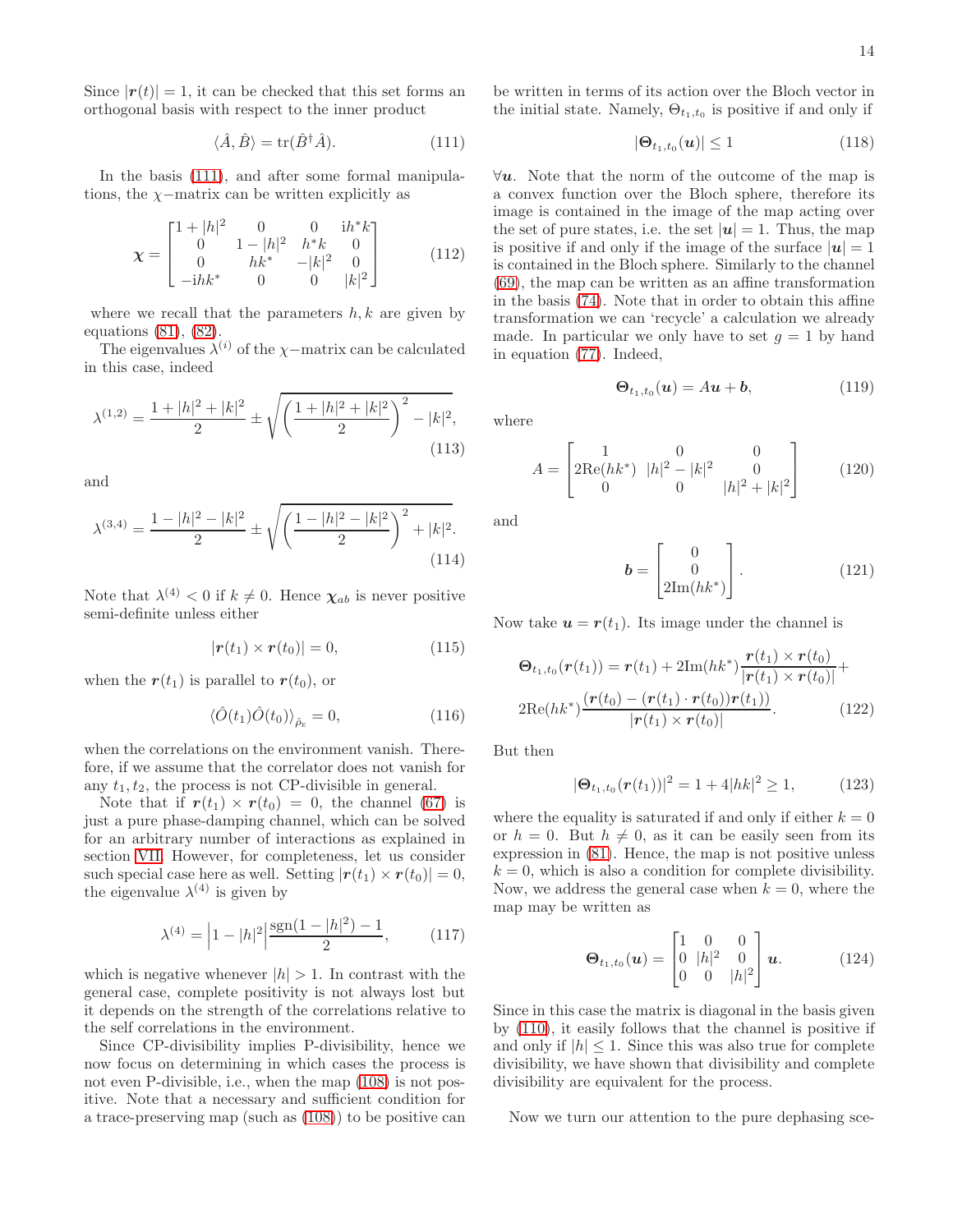nario. Recall that, for this case, the channel is just

$$
\mathcal{E}_{t_{n}...t_{0}}[\hat{\rho}_{Q}^{0}] = \frac{1}{2}(\text{Id} + \mathcal{U})[\hat{\rho}_{Q}^{0}] + \frac{\text{Re}\gamma}{2}(\text{Id} - \mathcal{U})[\hat{\rho}_{Q}^{0}] + \frac{\text{iIm}\gamma}{2}[\mathbf{r}\cdot\hat{\boldsymbol{\sigma}},\hat{\rho}], \quad (125)
$$

where, again,  $\mathcal{U}[\hat{\rho}] = (\mathbf{r} \cdot \hat{\boldsymbol{\sigma}}) \hat{\rho} (\mathbf{r} \cdot \hat{\boldsymbol{\sigma}})$  and  $\gamma \equiv \gamma_{+-}$  is the dephasing parameter defined in equation [\(93\)](#page-10-1).

This channel always admits an inverse as far as  $\gamma \neq 0$ , indeed

$$
\mathcal{E}_{t_n...t_0}^{-1}[\hat{\rho}_{\mathbf{Q}}^0] = \frac{1}{2} (\text{Id} + \mathcal{U})[\hat{\rho}_{\mathbf{Q}}^0] + \frac{\text{Re}\gamma}{2|\gamma|^2} (\text{Id} - \mathcal{U})[\hat{\rho}_{\mathbf{Q}}^0] - \frac{\text{i}\text{Im}\gamma}{2|\gamma|^2} [\mathbf{r} \cdot \hat{\boldsymbol{\sigma}}, \hat{\rho}] \,. \tag{126}
$$

In this case, a different number of interactions is described by the same channel with a different parameter  $\gamma$ . Let us define  $\gamma_n$  the dephasing parameter corresponding to  $n$  interactions. Thus, if we are to compare two pure dephasing processes associated with different numbers of interactions, say, one with  $n$  interactions and another with  $m > n$ , the transition map is given by

$$
\Theta_{t_m...t_0} = \mathcal{E}_{t_m...t_0} \circ \mathcal{E}_{t_n...t_0}^{-1}
$$
\n
$$
= \frac{1}{2} (\text{Id} + \mathcal{U}) [\hat{\rho}_Q^0]
$$
\n
$$
+ \frac{\text{Re}(\gamma_m \gamma_n^*)}{2|\gamma_n|^2} (\text{Id} - \mathcal{U}) [\hat{\rho}_Q^0] + \frac{\text{i} \text{Im}(\gamma_m \gamma_n^*)}{2|\gamma_n|^2} [\mathbf{r} \cdot \hat{\boldsymbol{\sigma}}, \hat{\rho}] . \tag{127}
$$

In this case, the  $\chi$ −matrix representation of the transition map is straightforward to compute. We can choose an orthonormal basis consisting of

$$
\hat{B}_0 = \frac{1}{\sqrt{2}}, \qquad \qquad \hat{B}_1 = \frac{r \cdot \hat{\sigma}}{\sqrt{2}},
$$

plus some orthonormal completion.

In such basis, the  $\chi$ −matrix representation of  $\Theta_{t_m...t_0}$ takes the form

$$
\chi = \begin{bmatrix} 1 + \text{Re}\frac{\gamma_m}{\gamma_n} & \text{iIm}\frac{\gamma_m}{\gamma_n} & 0 & 0\\ -\text{iIm}\frac{\gamma_m}{\gamma_n} & 1 - \text{Re}\frac{\gamma_m}{\gamma_n} & 0 & 0\\ 0 & 0 & 0 & 0\\ 0 & 0 & 0 & 0 \end{bmatrix} . \tag{128}
$$

Its eigenvalues are straightforward to compute,

$$
\lambda^{1,2} = 1 \pm \frac{|\gamma_m|}{|\gamma_n|}, \qquad \lambda^{3,4} = 0,\tag{129}
$$

and from them we know that the transition map is completely positive if and only if  $|\gamma_m| \leq |\gamma_n|$ .

This is not surprising, since the condition  $|\gamma_m| \leq |\gamma_n|$ just states that the non-diagonal terms of the spin's state (in the basis where  $\mathbf{r} \cdot \hat{\boldsymbol{\sigma}}$  is diagonal, see [\(86\)](#page-9-4)) has to decrease monotonically at each step. Recall that the pure dephasing scenario is formally equivalent to the case of a single interaction described in section [IV.](#page-4-0) It was shown there that the purity given by equation [\(47\)](#page-5-2), and thus the entanglement entropy, is a monotonic function of the parameter  $\gamma$ . We conclude that divisibility implies that the purity is a monotonic function of the number of interactions, thus no information can be recovered from the environment as the number of interactions increases.

# <span id="page-14-0"></span>IX. CONCLUSIONS AND OUTLOOK

In this paper we have made use of algebraic properties of bosonic systems to achieve non-perturbative results for the dynamics of a two-level system interacting with a bosonic reservoir. In order to achieve non-perturbative results without any approximations we have considered a sequence of fast and intense couplings modeled with delta distributions in the time domain. We have proved that for Gaussian states of the reservoir these couplings induce a CPTP map that acts over the spin in a way that mimics a collisional model.

First, we have completely characterized the dynamics of the two-level system for a single fast interaction, showing that the first moment of the bosonic operator  $O$  induces a unitary channel over the spin whereas the second moment induces a phase damping. We have argued how the non-commutative character of the environment observable at different times is irrelevant for the dynamics. We have also shown that through a Diracdelta interaction the spin gets entangled with the environment, and its entanglement entropy can be evaluated non-perturbatively as a function of the intensity of the fluctuations in the bosonic state.

Next, we have written the quantum channel describing the dynamics of the two-level system as the partial trace of a sequence of controlled displacements over the bosonic system, and we have given a closed expression for the channel. More concretely, we have provided a way to calculate the so-called  $\chi$  matrix representation of the channel. Moreover, we have studied the role of environmental time correlations in the factorization of the channel. Namely, we showed that in the limit where the time correlations of the environment vanish at all times the channel can be thought of as a "bombardment" of ancillary systems (See e.g., [\[31\]](#page-18-22)). In that limit the channel becomes just an iterated application of the singleinteraction channel. We have also carried out a brief study of the fixed points of such bombardments.

Then, we have fully characterized the channel with two fast interactions, showing that it can be explicitly written in terms of the real and imaginary parts of the time correlations of the environment. We have shown that, if the correlators have a non-vanishing imaginary part, the channel is not unital, thus the spin's purity can increase for some mixed initial states. In other words the spin can be purified by repeatedly interacting in short bursts with an environment observable with a non-vanishing different-time commutator.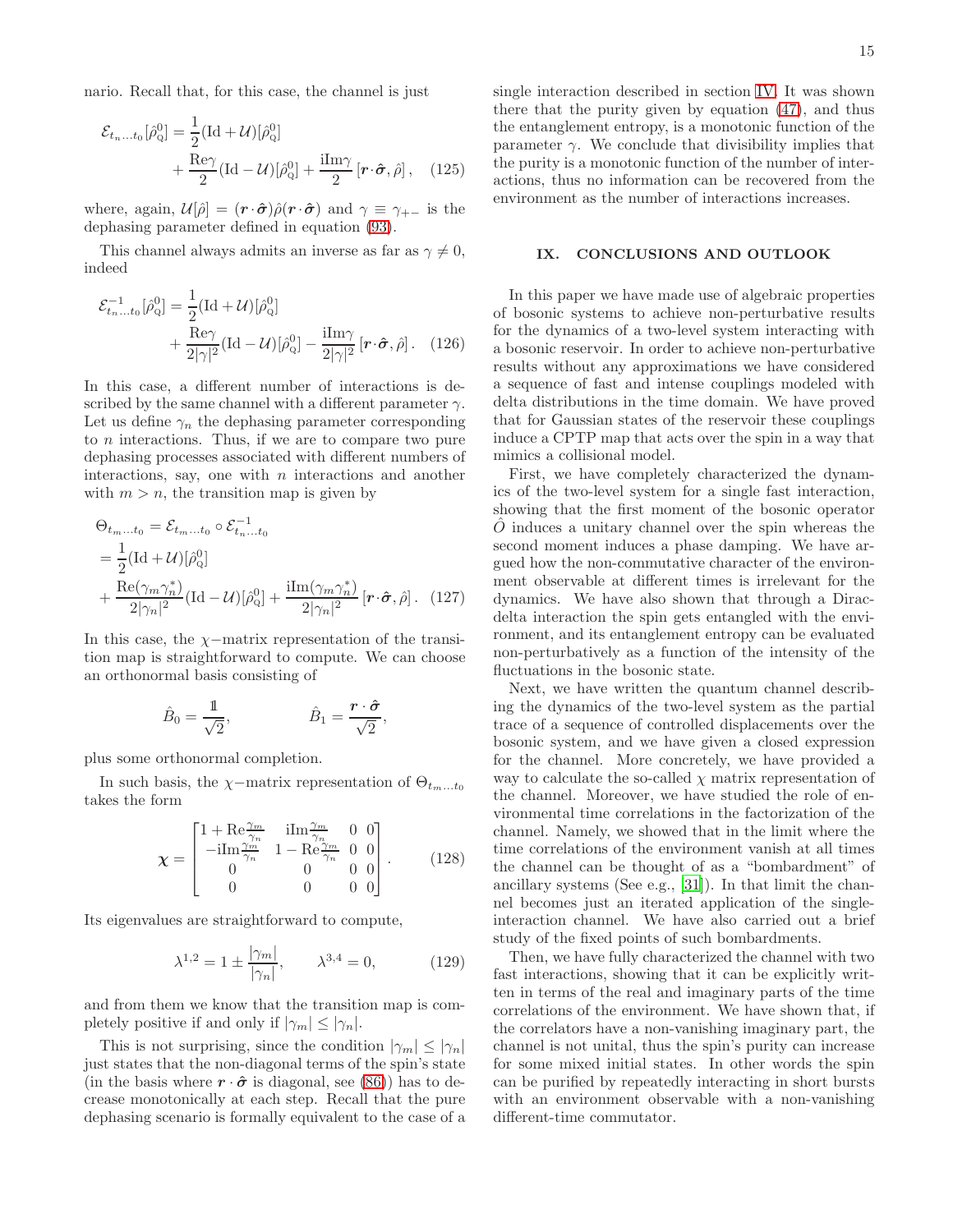We have also studied scenarios in which an arbitrary number of interactions induces a pure dephasing channel. Namely, we have shown that if the the spin's degrees of freedom in the interaction Hamiltonian commute at the specific times of interaction, then the channel is a pure dephasing channel. We have argued that this situation may be engineered by sinchronizing the interactions with the free dynamics of the spin. In addition, we have analyzed the role of time ordering in these scenarios.

Finally, we have studied non-Markovian effects in the dynamics induced in the spin. More concretely, we have analyzed divisibility, i.e. the complete positive character of the transition maps between two arbitrary interactions. Also, we have studied divisibility for an arbitrary number of synchronized interactions in pure dephasing channels. For the two-interactions channel, we have shown that complete divisibility is equivalent to divisibility, and that the channel is not divisible if the imaginary part of the time correlations of the environment is non-zero. If the relation between backflow of information and divisibility is to be taken seriously, this means that with a correlated environment there exist states of the spin such that information that is lost to the environment can return to the spin. We have also shown that in pure dephasing situations the lack of divisibility is equivalent to the monotonicity of the purity of the spin's state as a function of the number of interactions.

The study of these fast-interactions from the perspective of open quantum systems may reveal helpful in relativistic quantum information. Relativistic quantum information is concerned with the dynamics of quantum information in relativistic scenarios, and it is natural, and common, to frame its results within the formalism of quantum field theoy (QFT). Our model is well-suited for applications in the so-called particle detector models, a family of models in which a detector system interacts locally with a quantum field, usually chosen to be bosonic for simplicity [\[15,](#page-18-11) [18,](#page-18-14) [43\]](#page-18-34).

Falsifiable predictions in quantum field theory correspond, in many the cases, to scattering processes in which there is no notion of continuous evolution that describes the state of the system at a intermediate time. This can be problematic for two reasons. First, QFT is plagued with ultraviolet divergences that are only tractable if the observables of the theory are smooth functionals over space and time [\[34](#page-18-24), [44,](#page-18-35) [45\]](#page-18-36). Second, projective measurements are forbidden in quantum field theory, since they violate causality [\[46\]](#page-18-37), thus it is conceptually troublesome to address the statistics of the system while the interaction is still switched.

Indeed, Markovianity in QFT has raised interest in the community of relativistic quantum information in the past (See, among many others, [\[47](#page-18-38)[–50](#page-18-39)]). In these works master equations were used to study thermalization of accelerated detectors when interacting with the vacuum of a free scalar field, and it was studied also the role of memory effects caused by more general trajectories. The study of Markovianity from the perspective of comparing scattering processes, as it was presented in this paper, may prove helpful in the formalization of an approach to non-Markovian effects in QFT, at least from the perspective of particle detector models.

Note that, despite the initial motivation of applying our results to particle detector models, we have been deliberately ambiguous in the physical interpretation of the bosonic degrees of freedom. Indeed, we expect our results to apply in a wide set of physical scenarios. We believe that in other set-ups, e.g. the light-matter interaction in quantum optics, our results may provide a good theoretical framework for designing interactions that induce a desirable set of quantum channels by controlling the coupling of qubits with an environment or the time correlations of the environment itself.

Regarding future work, we expect to apply the results of this paper to the study of particle detectors in quantum field theory, in particular to relativistic classical and quantum communication (see, among many others, [\[51](#page-19-0)– [60\]](#page-19-1)) and its interplay with backflow of information between the detectors and the field. An interesting avenue to explore is the limits in which we could use these results to approximate smooth switching functions (many short kicks that approximate a continuous interaction), which could be efficiently evaluated numerically. Such results should be achievable as can be argued from the proofs of the theorems concerning integration of dynamical systems in infinite dimensions [\[61\]](#page-19-2). Obtaining this result can be helpful for the non-perturbative treatment of the spin-boson model in general and for calculations regarding detectors in curved spacetimes.

### ACKNOWLEDGMENTS

The authors thank Angel Rivas for his help reviewing the extensive literature of open quantum systems. EMM acknowledges support through the Discovery Grant Program of the Natural Sciences and Engineering Research Council of Canada (NSERC). EMM also acknowledges support of his Ontario Early Researcher award.

# <span id="page-15-0"></span>Appendix A:  $\chi$  matrix representation

In this appendix we briefly introduce the  $\chi$  matrix representation [\[42\]](#page-18-33) and particularize a formula for the representation of the channel in Eq. [\(55\)](#page-6-5). In general the complete positive property channel can be encoded in this representation through simpler properties of linear maps between finite dimensional systems, and in this work we make use of it to characterize divisibility. In this representation, the action of a the linear map the is written as the sum

<span id="page-15-1"></span>
$$
\mathcal{E}_{t_N...t_0}[\hat{\rho}_Q^0] = \sum_{ab} \chi_{ab} \hat{B}_a \hat{\rho}_Q^0 \hat{B}_b^\dagger, \tag{A1}
$$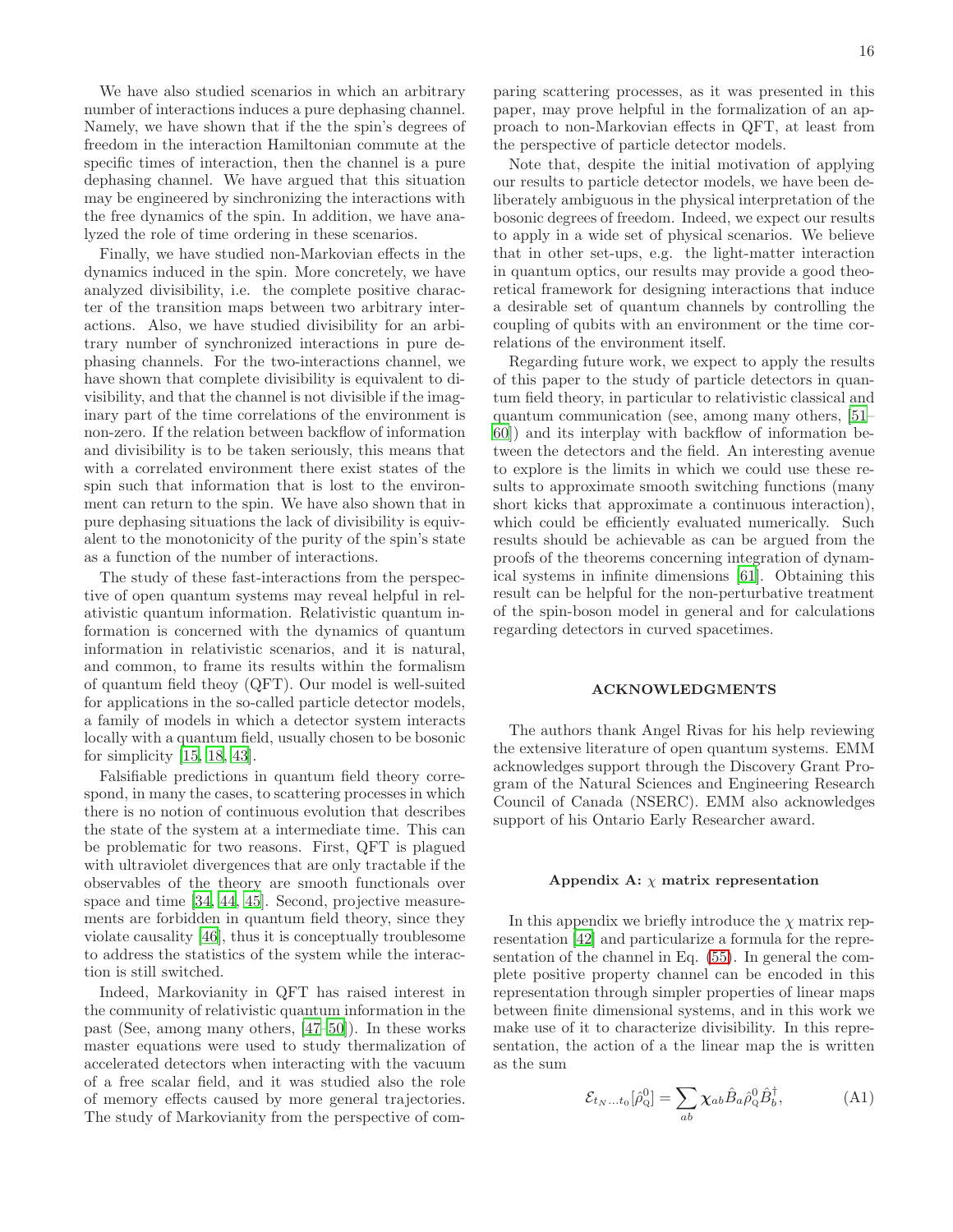where the  $\{\hat{B}_i\}$  is a basis of operators that are orthonormal with respect to the inner product

$$
\langle \hat{A}, \hat{B} \rangle = \text{tr}(\hat{B}^{\dagger} \hat{A}), \tag{A2}
$$

and  $\chi_{ab}$  is the  $\chi$ −matrix. The  $\chi$ −matrix in qubit channels is a four by four matrix, therefore the indices a and b run from 0 to 3.

For our particular channel, the entries of  $\chi_{ab}$  can be computed from [\(55\)](#page-6-5) and [\(A1\)](#page-15-1) as

$$
\chi_{ab} = \sum_{\{s_i, s'_i = 1, -1\}} \gamma_{\{s_i, s'_i\}}\n\times \text{tr}\left(\hat{B}_a^{\dagger} \hat{P}^{s_N}(t_N)...\hat{P}^{s_0}(t_0)\right)\n\times \text{tr}\left(\hat{P}^{s'_0}(t_0)...\hat{P}^{s'_N}(t_N)\hat{B}_b\right),
$$
\n(A3)

where we have expanded the products of projectors in the orthonormal basis,

$$
\hat{P}^{s_N}(t_N)... \hat{P}^{s_0}(t_0) = \sum_{a=0}^{3} \text{tr}(\hat{B}_a^{\dagger} \hat{P}^{s_N}(t_N)... \hat{P}^{s_0}(t_0)) \hat{B}_a.
$$
\n(A4)

# <span id="page-16-0"></span>Appendix B: Formal derivation of the collision-like unitary evolution

In this appendix we will prove that the train of delta switchings indeed generates a time ordered product of unitary operators.

Let us consider that the distributional limit to the delta interaction is taken in the following way

$$
\chi_{\delta t}(t) = \frac{1}{\delta t} \sum_{k=0}^{N} \xi \left( \frac{t - t_k}{\delta t} \right) \qquad t_N > \dots > t_0 \tag{B1}
$$

where  $\xi$  is a positive, symmetric and normalized (in the sense of  $\int \xi(t)dt = 1$ ) function of time. When  $\delta t \to 0$ [\(B1\)](#page-16-1) tends, in the distributional sense, to the train of delta interactions described by [\(17\)](#page-2-4).

The objective of this appendix is to show that he evolution generated by such a switching function acquires the following form when  $\delta t \to 0$ :

$$
\hat{U}_I = \lim_{\delta t \to 0} \hat{U}_{\delta t} = e^{-i\hat{H}_I(t_N)} \dots e^{-i\hat{H}_I(t_0)} \quad t_N > \dots > t_0.
$$
\n(B2)

To do this, we first express the unitary evolution in terms of its Dyson series, that is,

$$
\hat{U}_{\delta t} = \sum_{n=0}^{\infty} \frac{(-i)^n}{n!} \int \dots \int d^n t \mathcal{T} \left[ \hat{H}(t_1) \dots \hat{H}(t_n) \right] \chi_{\delta t}(t_1) \dots \chi_{\delta t}(t_n).
$$
\n(B3)

Note that we could extract the functions  $\chi(t)$  from the time-ordered product, since they are not operators. Next, we consider the integral

$$
I_n = \frac{1}{\delta t^n} \int \dots \int d^n t \mathcal{T} \left[ \hat{H}(t_1) \dots \hat{H}(t_n) \right] \chi_{\delta t}(t_1) \dots \chi_{\delta t}(t_n)
$$
  
= 
$$
\frac{1}{\delta t^n} \int \dots \int d^n t \mathcal{T} \left[ \hat{H}(t_1) \dots \hat{H}(t_n) \right] \prod_{i=1}^n \sum_{k=0}^N \xi \left( \frac{t_i - t_k}{\delta t} \right).
$$
(B4)

Note that

$$
\prod_{i=1}^{n} \sum_{k=0}^{N} \xi\left(\frac{t_i - t_k}{\delta t}\right) = \sum_{k_1=0}^{N} \dots \sum_{k_n=0}^{N} \prod_{i=1}^{n} \xi\left(\frac{t_i - t_{k_i}}{\delta t}\right).
$$
\n(B5)

Therefore, the integral becomes the sum

$$
I_n = \frac{1}{\delta t^n} \sum_{k_1=0}^N \dots \sum_{k_n=0}^N \int \dots \int d^n t \mathcal{T} \left[ \hat{H}(t_1) \dots \hat{H}(t_n) \right]
$$

$$
\times \prod_{i=1}^n \xi \left( \frac{t_i - k_i t}{\delta t} \right). \tag{B6}
$$

Now we perform the following changes of variables in each of the terms:

$$
\bar{t}_i = \frac{t_i - t_{k_i}}{\delta t}.
$$
 (B7)

Under these changes of variables the integral becomes

$$
I_n = \sum_{k_1=0}^{N} \dots \sum_{k_n=0}^{N} \int \dots \int d^n t
$$
  
 
$$
\times \mathcal{T} \left[ \hat{H} (\delta t \bar{t}_1 + t_{k_1}) \dots \hat{H} (\delta t \bar{t}_n + t_{k_n}) \right] \prod_{i=1}^{n} \xi (\bar{t}_i).
$$
 (B8)

<span id="page-16-1"></span>Assuming that we can take the limit  $\delta t \to 0$  inside the integral sign, we obtain the following result:

$$
\lim_{\delta t \to 0} I_n = \sum_{k_1=0}^{N} \dots \sum_{k_n=0}^{N} \mathcal{T} \left[ \hat{H}(t_{k_1}) \dots \hat{H}(t_{k_n}) \right].
$$
 (B9)

As the terms are time-ordered, we can express the sum as

<span id="page-16-2"></span>
$$
\lim_{\delta t \to 0} I_n = \sum_{k_1=0}^N \dots \sum_{k_n=0}^N \mathcal{T} \left[ \hat{H}(t_{k_1}) \dots \hat{H}(t_{k_n}) \right]
$$

$$
= \sum_{\{\sum s_i = n\}} \binom{n}{s_0 \dots s_n} \hat{H}^{s_N}(t_N) \dots \hat{H}^{s_0}(t_0). \tag{B10}
$$

<span id="page-16-3"></span>Next, we introduce the formula [\(B10\)](#page-16-2) in expression [\(B3\)](#page-16-3),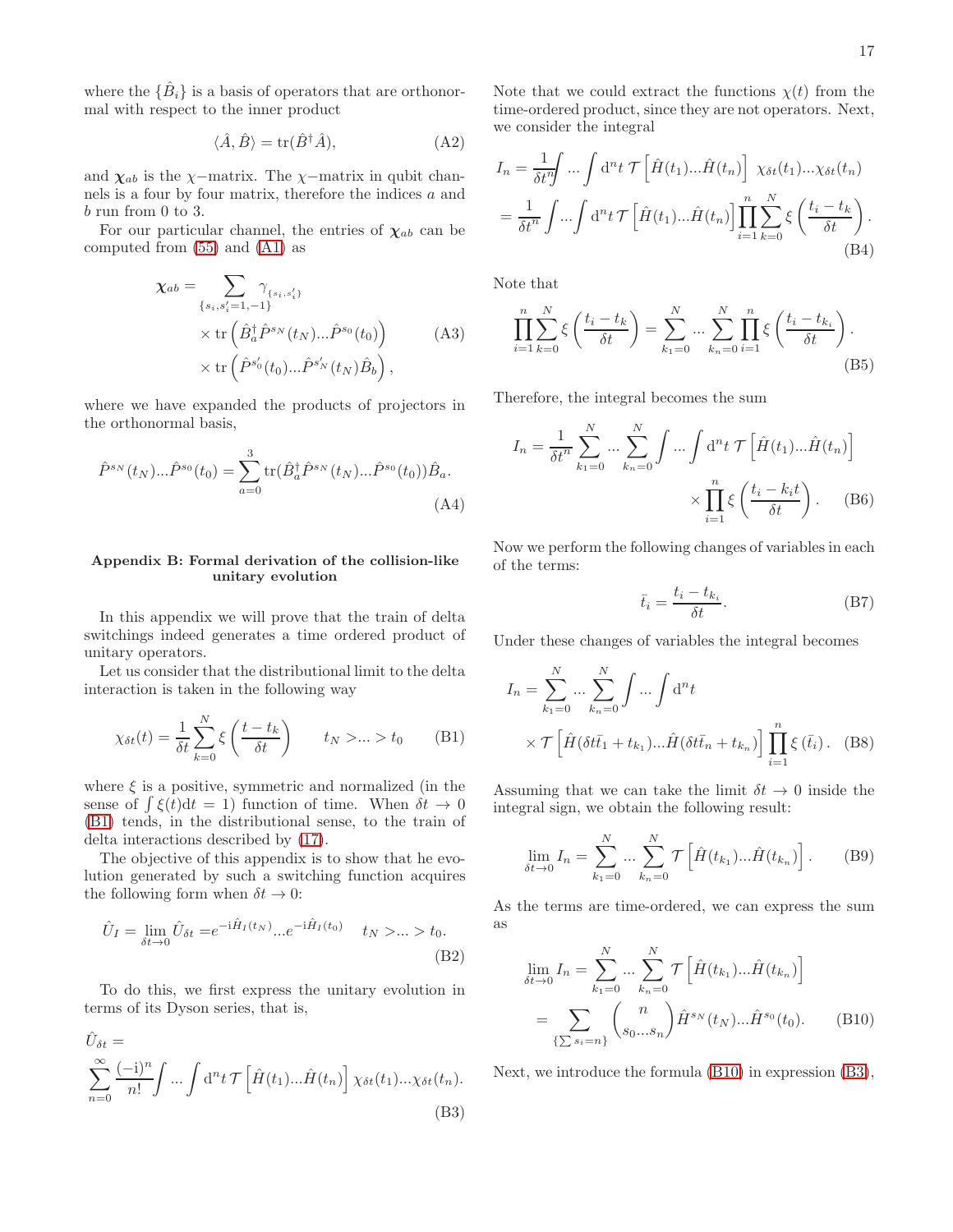thus obtaining

$$
U_{\delta} = \sum_{n=0}^{\infty} \frac{(-i)^n}{n!} \sum_{\{\sum s_i = n\}} {n \choose s_0...s_n} \hat{H}^{s_N}(t_N)... \hat{H}^{s_0}(t_0).
$$
\n(B11)

A last rearrangement of the terms leads to the desired result, that is

$$
U_{\delta} = \sum_{n=0}^{\infty} \frac{(-i)^n}{n!} \sum_{\{\sum s_i = n\}} {n \choose s_0...s_n} \hat{H}^{s_N}(t_N)... \hat{H}^{s_0}(t_0)
$$

$$
= \prod_{k=0}^{N} \sum_{s=0}^{\infty} \frac{(-i)^s}{s!} \hat{H}^{s}(t_k) = e^{-i\hat{H}(t_N)}...e^{-i\hat{H}(t_0)}.
$$
 (B12)

This proof is valid in general only for bounded operators. However, in this paper only Gaussian states, such that for instance coherent, KMS and ground states, are considered. It can be shown that all these states are analytic vectors for a CCR representation [\[34\]](#page-18-24), thereby the results in terms of power series are still valid in the strong convergence sense.

### <span id="page-17-0"></span>Appendix C: Unitality and entropy gain

In this appendix we briefly discuss the relation between the unitality of a quantum channel and the lower bound on the entropy gain under its action. For a general, rigorous analysis of this implication, we refer the reader to [\[40\]](#page-18-30).

It is known that the relative entropy is monotonic under CPTP channels. Indeed, the relative entropy between two Hilbert-Schmidt operators ρ and σ, defined as

$$
S(\rho||\sigma) = \text{tr}[\rho \log \rho] - \text{tr}[\rho \log \sigma],\tag{C1}
$$

fulfills

$$
S(\mathcal{E}[\rho]||\mathcal{E}[\sigma]) \le S(\rho||\sigma). \tag{C2}
$$

Therefore, if we fix  $\sigma = I$  we get

$$
S(\mathcal{E}[\rho]||\mathcal{E}[I]) = -\text{tr}[\mathcal{E}[\rho] \log \mathcal{E}[I]] - S(\mathcal{E}[\rho])
$$
  
\n
$$
\leq S(\rho||I) = -S(\rho), \tag{C3}
$$

since  $\log I = 0$ . Finally, we rearrange the inequality, thus obtaining

$$
S(\mathcal{E}[\rho]) - S(\rho) \ge \text{tr}[\mathcal{E}[\rho] \log \mathcal{E}[I]].
$$
 (C4)

For a unital channel the right hand side of equation [\(C4\)](#page-17-2) vanishes, therefore

$$
S(\mathcal{E}[\rho]) \ge S(\rho). \tag{C5}
$$

### <span id="page-17-1"></span>Appendix D: Pure dephasing in general scenarios

This appendix is devoted to studying general pure dephasing dynamics, and to show that the irrelevance of the time ordering in the pure dephasing dynamics we found in the main text is not present for arbitrary systems coupling to bosonic baths, but rather it is inherent to the two-level nature of the spin.

Let us consider a more general interaction Hamiltonian

$$
\hat{H}(t) = \hat{m}(t) \otimes \hat{O}(t)\chi(t), \tag{D1}
$$

where this time  $\hat{m}(t)$  is a general finite-dimensional selfadjoint operator.

Generally speaking, dependence on the time-order will arise in scenarios where the eigenvalues of the system's coupling observable  $\hat{m}(t)$  do not lie on the unit circle of the complex plane, i.e. when the coupling observable is not unitary. Since the spin-boson coupling Hamiltonian has to be self-adjoint, independence of time-ordering can be achieved only when the system couples to its environment through unitary, self-adjoint operators e.g. the constituents of the Pauli group.

We observe that the fact that time ordering only implements a "controlled" phase respect to the different eigenstates of the system's observable does not come from the particularities of the switching function. Instead, it follows from the constraint on  $\hat{m}(t)$  to commute with itself at all times (for the pure dephasing channel). Indeed, consider the global unitary evolution of system+environment, but with a general system's observable  $\hat{m}(t)$ :

<span id="page-17-3"></span>
$$
\hat{U} = \mathcal{T}e^{-i\int dt \hat{m}(t)\otimes \hat{O}(t)\chi(t)}.
$$
\n(D2)

Now, consider that  $[\hat{m}(t), \hat{m}(t')] = 0$  for all  $t, t' \in \text{supp}[\chi]$ . Then, we can extract the effect of time-ordering with the Magnus expansion [\[62–](#page-19-3)[64\]](#page-19-4). Namely, given a oneparameter family of self-adjoint operators  $\hat{A}(t)$ , it holds that

$$
\mathcal{T}e^{-i\int dt\hat{A}(t)} = e^{-i\int dt\hat{A}(t) - \int dt \int^t dt'[\hat{A}(t), \hat{A}(t')] + \dots}, \quad (D3)
$$

where the dots denote terms that involve at least two commutators. Since  $[\hat{m}(t), \hat{m}(t')] = 0$ , the commutator of the whole interaction Hamiltonian with itself at different times is proportional to  $\hat{m}(t)\hat{m}(t')$ :

$$
[\hat{m}(t) \otimes \hat{O}(t)\chi(t), \hat{m}(t') \otimes \hat{O}(t')\chi(t')] = \chi(t)\chi(t')\hat{m}(t)\hat{m}(t') \otimes [\hat{O}(t), \hat{O}(t')] = \chi(t)\chi(t')C(t, t')\hat{m}(t)\hat{m}(t') \otimes \mathbb{1}_{E}
$$
 (D5)

<span id="page-17-2"></span>and the Magnus expansion only involves the first two terms in the exponent of [\(D3\)](#page-17-3). Explicitly

$$
\hat{U} = e^{-i \int dt \hat{m}(t) \otimes \hat{O}(t) \chi(t)} \times e^{-\int dt \int^t dt' \chi(t) \chi(t') \hat{m}(t) \hat{m}(t') \mathcal{C}(t, t')}.
$$
\n(D6)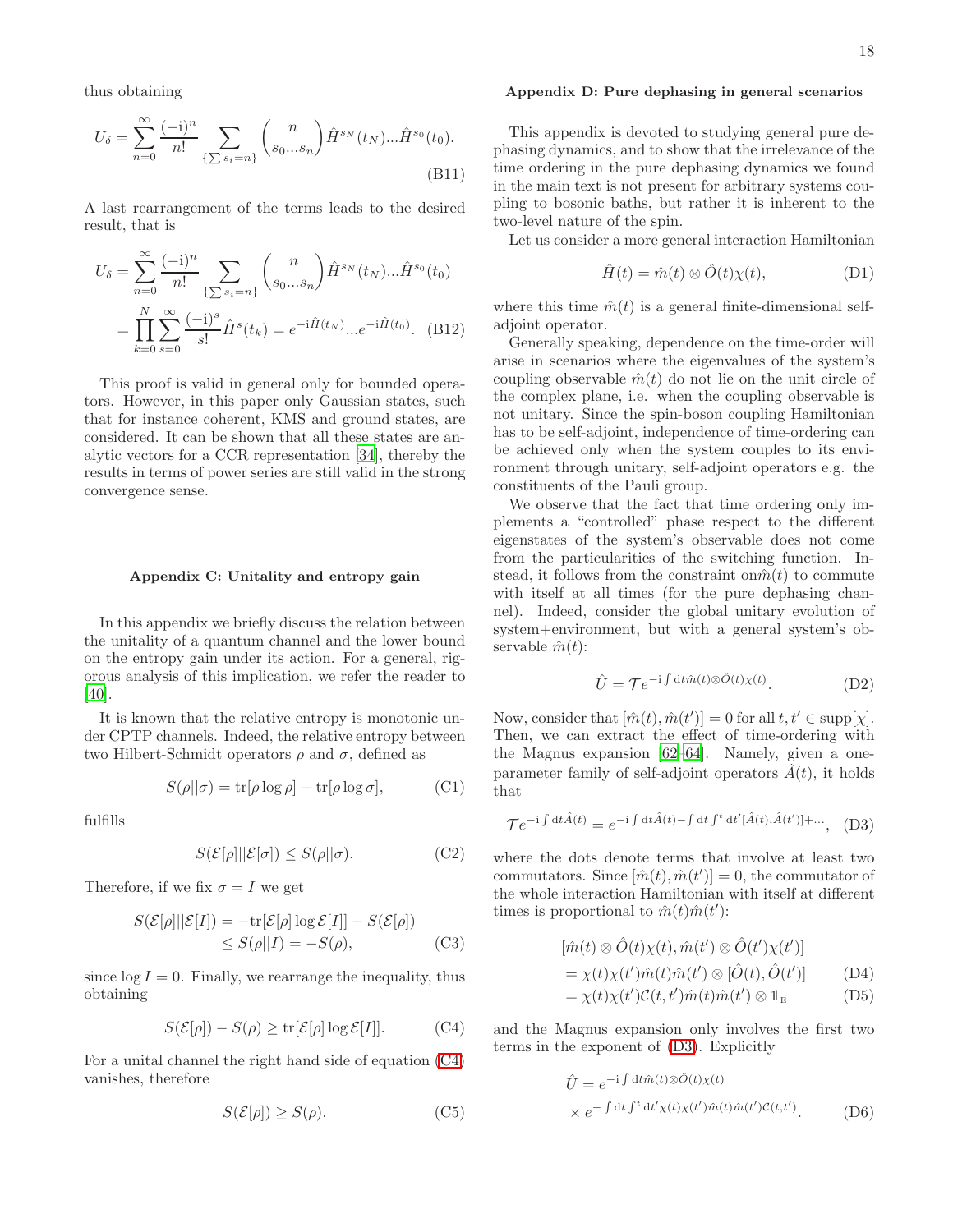Finally, since  $[\hat{m}(t), \hat{m}(t')] = 0$ ,  $\hat{m}(t)$  admits a time independent spectral decomposition of the form

$$
\hat{m}(t) = \sum_{i} \lambda_i(t)\hat{P}_i, \tag{D7}
$$

and thus the joint unitary evolution is given by

$$
\hat{U} = \sum_{i} e^{-\int dt \int^{t} dt' \chi(t) \chi(t') \lambda_i(t) \lambda_i(t') \mathcal{C}(t, t')}
$$

$$
\times \hat{P}_i \otimes e^{-i \int dt \lambda_i(t) \hat{O}(t) \chi(t)}.
$$
(D8)

- <span id="page-18-0"></span>[1] A. Rivas and S. F. Huelga, [Open quantum systems](https://www.springer.com/gp/book/9783642233531) (Springer, 2012).
- Cambridge Studies in Advanced Mathematics (Cambridge University Press, 2003).
- <span id="page-18-2"></span>[3] J. Von Neumann, Mathematische grundlagen der quantenmechanik, Vol. 38 (Springer-Verlag, 2013).
- <span id="page-18-3"></span>[4] D. R. Cox, The theory of stochastic processes (Routledge, 2017).
- <span id="page-18-4"></span>[5] Y. Dong, Y. Zheng, S. Li, C.-C. Li, X.-D. Chen, G.-C. Guo, and F.-W. Sun, [npj Quantum Inf.](http://dx.Doi.org/10.1038/s41534-017-0053-z) 4 (2018).
- <span id="page-18-5"></span>[6] F. Dinc, I. Ercan, and A. M. Branczyk, Quantum 3[, 213 \(2019\).](http://dx.doi.org/10.22331/q-2019-12-09-213)
- <span id="page-18-6"></span>[7] G. Styliaris, A. M. Alhambra, and P. Zanardi, Phys. Rev. A 99[, 042333 \(2019\).](http://dx.doi.org/10.1103/PhysRevA.99.042333)
- <span id="page-18-7"></span>[8] A. Rivas, S. F. Huelga, and M. B. Plenio, ´ [Rep. Prog. Phys.](http://dx.doi.org/10.1088/0034-4885/77/9/094001) 77, 094001 (2014).
- <span id="page-18-8"></span>[9] M. O. Scully and M. S. Zubairy, [Quantum Optics](http://dx.doi.org/10.1017/cbo9780511813993) (Cambridge University Press, 1997).
- <span id="page-18-9"></span>[10] R. Lopp, E. Martín-Martínez, and D. N. Page, [Class. Quantum Gravity](http://dx.doi.org/10.1088/1361-6382/aae750) 35, 224001 (2018).
- [11] N. Funai and E. Martin-Martinez, Phys. Rev. D 100[, 065021 \(2019\).](http://dx.doi.org/10.1103/PhysRevD.100.065021)
- [12] G. Compagno, R. Passante, and F. Persico, J. Mod. Opt. 37[, 1377 \(1990\).](http://dx.doi.org/10.1080/09500349014551511)
- [13] G. Compagno, G. M. Palma, R. Passante, and F. Persico, EPL 9[, 215 \(1989\).](http://dx.doi.org/10.1209/0295-5075/9/3/005)
- <span id="page-18-27"></span><span id="page-18-10"></span>[14] A. A. Clerk and J. E. Sipe, [Found. Phys.](http://dx.doi.org/10.1023/a:1018717823725) 28, 639 (1998).
- <span id="page-18-28"></span><span id="page-18-11"></span>[15] S. W. Hawking and W. Israel, *[General Relativity](http://www.cambridge.org/us/knowledge/isbn/item1131443/?site_locale=en_US)* (Univ. Pr., Cambridge, UK, 1979).
- <span id="page-18-29"></span><span id="page-18-12"></span>[16] A. Pozas-Kerstjens and E. Martín-Martínez, Phys. Rev. D 94[, 064074 \(2016\).](http://dx.doi.org/10.1103/PhysRevD.94.064074)
- <span id="page-18-30"></span><span id="page-18-13"></span>[17] E. McKay, A. Lupascu, and E. Martín-Martínez, Phys. Rev. A 96[, 052325 \(2017\).](http://dx.doi.org/10.1103/PhysRevA.96.052325)
- <span id="page-18-32"></span><span id="page-18-14"></span>[18] E. Martín-Martínez and P. Rodriguez-Lopez, Phys. Rev. D 97[, 105026 \(2018\).](http://dx.doi.org/ 10.1103/PhysRevD.97.105026)
- <span id="page-18-15"></span>[19] M. Hotta, Phys. Rev. D **78**[, 045006 \(2008\).](http://dx.doi.org/10.1103/PhysRevD.78.045006)
- <span id="page-18-34"></span><span id="page-18-33"></span>[20] P. Simidzija and E. Martín-Martínez, Phys. Rev. D 96[, 065008 \(2017\).](http://dx.doi.org/10.1103/PhysRevD.96.065008)
- <span id="page-18-16"></span>[21] J. de Ramón, L. J. Garay, and E. Martín-Martínez, Phys. Rev. D 98[, 105011 \(2018\).](http://dx.doi.org/10.1103/PhysRevD.98.105011)
- <span id="page-18-36"></span><span id="page-18-35"></span><span id="page-18-17"></span>[22] S. Lorenzo, F. Ciccarello, G. M. Palma, and B. Vacchini, [Open Syst. Inf. Dyn.](http://dx.doi.org/10.1142/s123016121740011x) 24, 1740011 (2017).
- <span id="page-18-37"></span>[23] F. Ciccarello and V. Giovannetti, Phys. Scr. **T153**[, 014010 \(2013\).](http://dx.doi.org/10.1088/0031-8949/2013/t153/014010)<br>[24] S. Seah, S. Nimmrichter,
- <span id="page-18-38"></span>S. Nimmrichter, D. Grimmer, J. P. Santos, V. Scarani, and G. T. Landi, [Phys. Rev. Lett.](http://dx.doi.org/ 10.1103/PhysRevLett.123.180602) 123, 180602 (2019).
- [25] F. Ciccarello, G. M. Palma, and V. Giovannetti, Phys. Rev. A 87[, 040103 \(2013\).](http://dx.doi.org/10.1103/PhysRevA.87.040103)
- <span id="page-18-39"></span> $[26]$  D. Grimmer, A. Kempf, R. B. Mann, and E. Martín-Martínez, Phys. Rev. A 100[, 042702 \(2019\).](http://dx.doi.org/10.1103/PhysRevA.100.042702)
- <span id="page-18-31"></span><span id="page-18-26"></span><span id="page-18-25"></span><span id="page-18-24"></span><span id="page-18-23"></span><span id="page-18-22"></span><span id="page-18-21"></span><span id="page-18-20"></span><span id="page-18-19"></span><span id="page-18-18"></span>[27] S. N. Filippov, J. Piilo, S. Maniscalco, and M. Ziman, Phys. Rev. A 96[, 032111 \(2017\).](http://dx.doi.org/10.1103/PhysRevA.96.032111)
- <span id="page-18-1"></span>[2] V. Paulsen, *Completely Bounded Maps and Operator Algebra* [28] T. Rybár, S. N. Filippov, M. Ziman, and V. Bužek, J. Phys. B 45[, 154006 \(2012\).](http://dx.doi.org/10.1088/0953-4075/45/15/154006)
	- [29] M. A. Nielsen and I. L. Chuang, [Quantum computation and quantum information](https://mathscinet.ams.org/mathscinet-getitem?mr=1796805) (Cambridge University Press, Cambridge, 2000).
	- [30] C. Joachain, *[Quantum collision theory](https://books.google.ca/books?id=9uo9AQAAIAAJ)* (North-Holland, 1983).
	- [31] D. Grimmer, E. Brown, A. Kempf, R. B. Mann, and E. Martín-Martínez, Phys. Rev. A 97[, 052120 \(2018\).](http://dx.doi.org/10.1103/PhysRevA.97.052120)
	- [32] D. Grimmer, D. Layden, R. B. Mann, and E. Martín-Martínez, Phys. Rev. A 94[, 032126 \(2016\).](http://dx.doi.org/10.1103/PhysRevA.94.032126)
	- [33] D. Grimmer, R. B. Mann, and E. Martín-Martínez, Phys. Rev. A 95[, 042114 \(2017\).](http://dx.doi.org/10.1103/PhysRevA.95.042114)
	- [34] M. Reed and B. Simon, Methods of modern mathematical physics. II. Fourier analysis, self- $a$ (Academic Press [Harcourt Brace Jovanovich, Publishers], New York-London, 1975).
	- [35] R. M. Wald, Quantum field theory in curved spacetime and black hole thermodynamics (University of Chicago Press, 1994).
	- [36] M. Reed and B. Simon, [Methods of modern mathematical physics. I Functional analysis](https://mathscinet.ams.org/mathscinet-getitem?mr=751959), 2nd ed. (Academic Press, Inc. [Harcourt Brace Jovanovich, Publishers], New York, 1980) functional analysis.
	- [37] C. J. Fewster and K. Rejzner, [arXiv preprint arXiv:1904.04051 \(2019\).](https://arxiv.org/pdf/1904.04051.pdf)
	- [38] D. Grimmer, E. Brown, A. Kempf, R. B. Mann, and E. Martín-Martínez, J. Phys. A 51[, 245301 \(2018\).](http://stacks.iop.org/1751-8121/51/i=24/a=245301)
	- [39] P. Simidzija and E. Martín-Martínez, Phys. Rev. D 98[, 085007 \(2018\).](http://dx.doi.org/10.1103/PhysRevD.98.085007)
	- [40] G. Lindblad, [Commun. Math. Phys.](http://dx.doi.org/10.1007/bf01646743) 33, 305 (1973).
	- [41] D. Chruściński, A. Kossakowski, and A. Rivas, Phys. Rev. A 83[, 052128 \(2011\).](http://dx.doi.org/10.1103/PhysRevA.83.052128)
	- [42] Y. Nambu and K. Nakamura, arXiv preprint quantph/0504091 (2005).
	- [43] L. C. B. Crispino, A. Higuchi, and G. E. A. Matsas, Rev. Mod. Phys. 80, 787 (2008).
	- [44] J. Louko and A. Satz, [Class. Quantum Gravity](http://dx.doi.org/10.1088/0264-9381/23/22/015) 23, 6321 (2006).
	- [45] A. Satz, [Class. Quantum Gravity](http://dx.doi.org/10.1088/0264-9381/24/7/003) 24, 1719 (2007).
	- [46] R. D. Sorkin, "Impossible measurements on quantum fields," (1993), [arXiv:gr-qc/9302018 \[gr-qc\].](http://arxiv.org/abs/gr-qc/9302018)
	- [47] D. Moustos and C. Anastopoulos, Phys. Rev. D 95[, 025020 \(2017\).](http://dx.doi.org/10.1103/PhysRevD.95.025020)
	- [48] B. Sokolov, J. Louko, S. Maniscalco, and I. Vilja, [\(2018\),](https://arxiv.org/pdf/1806.07662.pdf) [1806.07662.](http://arxiv.org/abs/1806.07662)
	- [49] F. Benatti and R. Floreanini, Phys. Rev. A 70[, 012112 \(2004\).](http://dx.doi.org/10.1103/PhysRevA.70.012112)
	- [50] S.-Y. Lin and B. L. Hu, Phys. Rev. D 76[, 064008 \(2007\).](http://dx.doi.org/10.1103/PhysRevD.76.064008)